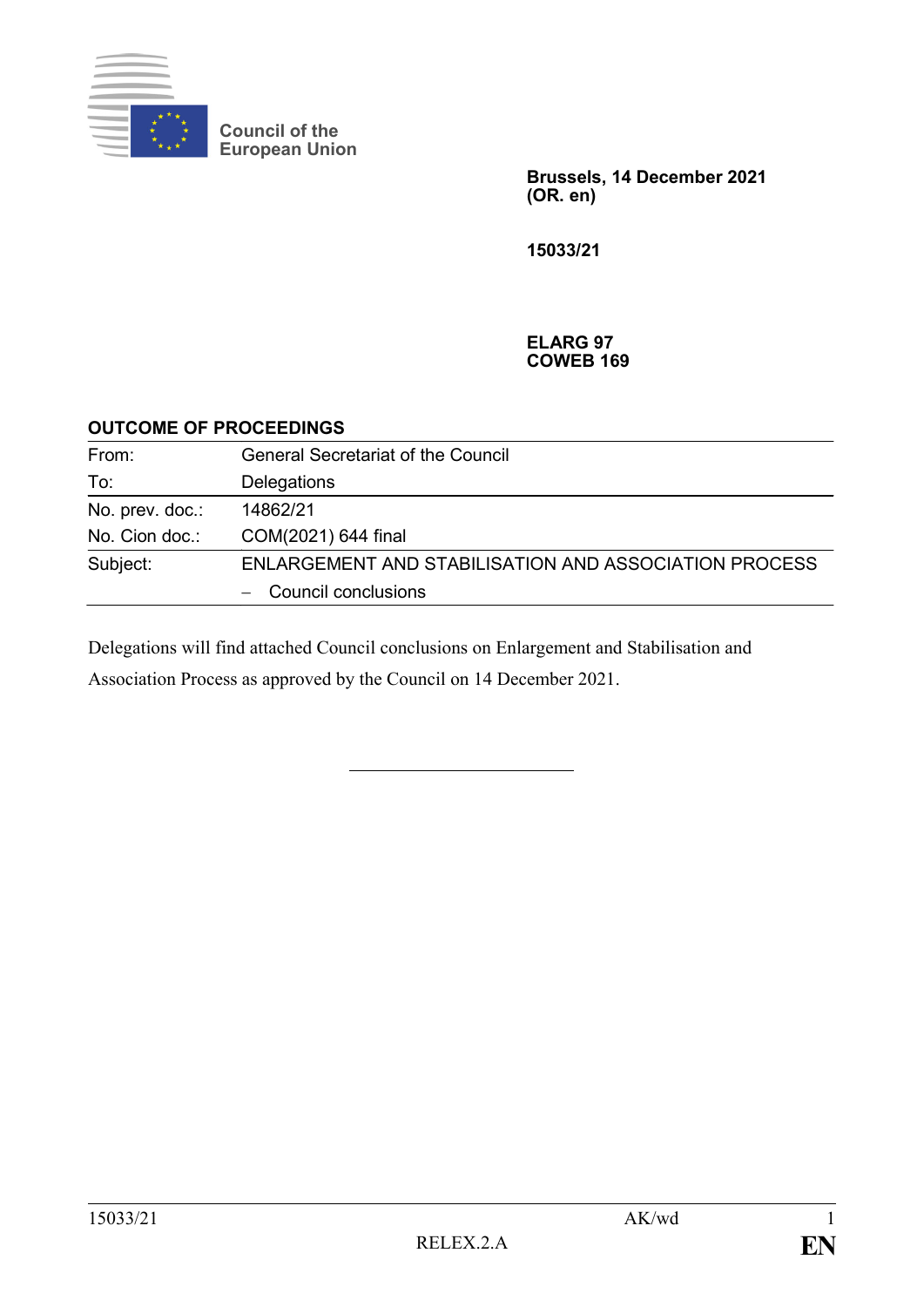# **COUNCIL CONCLUSIONS ON ENLARGEMENT AND STABILISATION AND ASSOCIATION PROCESS**

- 1. The Council takes good note of the Communication from the Commission of 19 October 2021 on the EU Enlargement Policy and the reports on Montenegro, Serbia, Turkey, the Republic of North Macedonia, Albania, Bosnia and Herzegovina and Kosovo\*.
- 2. The Covid-19 crisis continues to have severe negative impacts on our societies and economies. The pandemic has highlighted the necessity and advantages of standing united and tackling common challenges together. Recalling the unprecedented scale and range of support already provided, the EU remains committed to continue this cooperation and coordination, also to further improve access to vaccines, diagnostics, and therapeutics and to ensure a better predictability of and resilience to future crises. The Council also recognises the valuable support the Western Balkans have given to each other and to the EU.
- 3. The Council reaffirms its **commitment to enlargement**, which remains a key policy of the European Union, in line with the renewed consensus on enlargement approved by the European Council on 14 and 15 December 2006 and subsequent Council conclusions. It continues to represent a strategic investment in peace, democracy, prosperity, security and stability in Europe. The Council reiterates that embracing and committing to core EU values and to the European perspective is a firm strategic choice, essential for all partners aspiring to EU membership. In line with this, the Council continues to expect partners to take ownership and fully commit to the primacy of democracy, fundamental rights and values and the rule of law, which is in the interest of their people. The credibility of these commitments depends on the meaningful implementation of necessary reforms and the building of a solid track record underpinned by clear and consistent public communication.

 $\overline{a}$ 

This designation is without prejudice to positions on status, and is in line with UNSCR 1244/1999 and the ICJ Opinion on the Kosovo declaration of independence.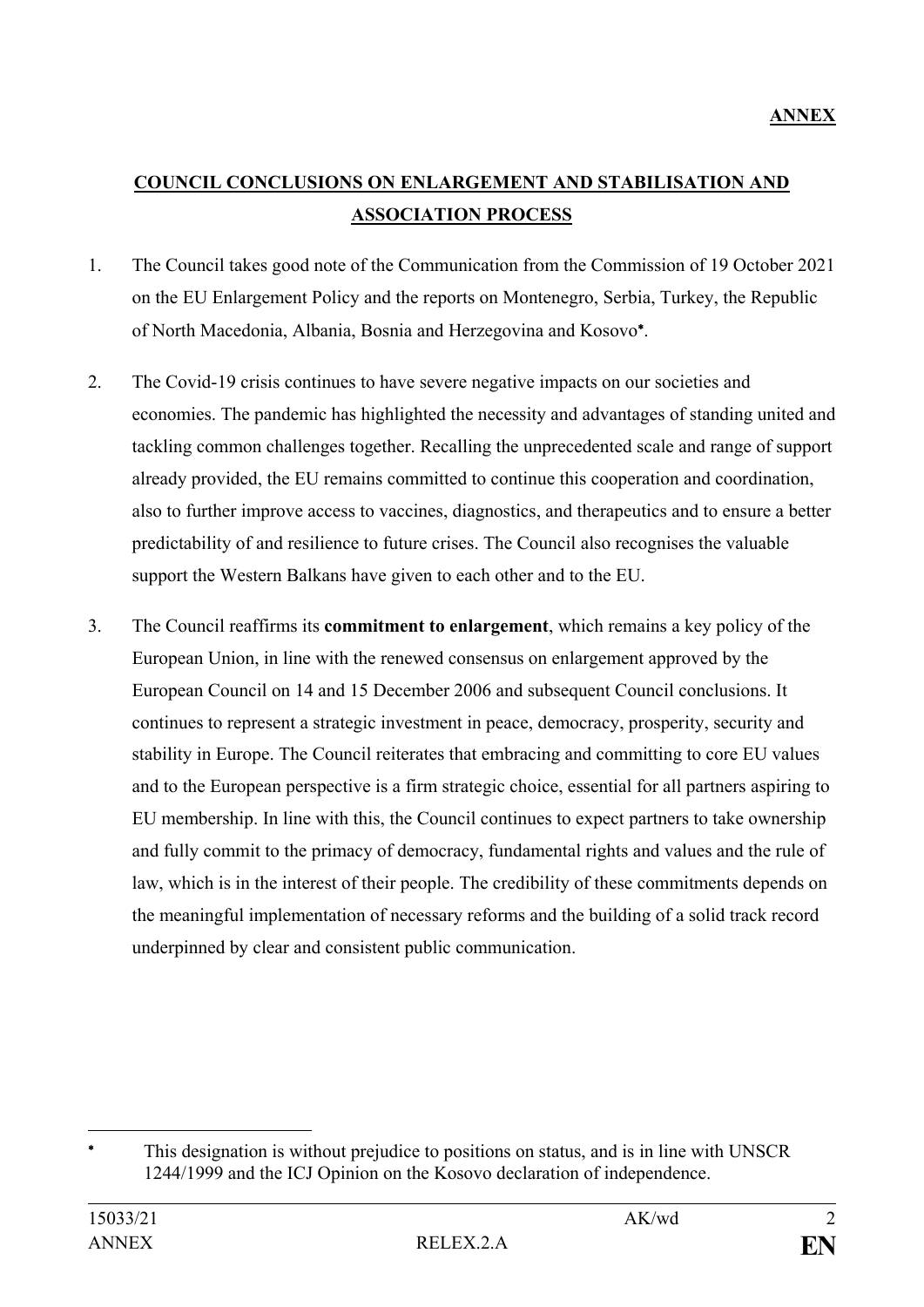- 4. Recalling the Thessaloniki Agenda and the Sofia, Zagreb and Brdo Declarations, the Council reiterates the EU's unequivocal support to the European perspective of the Western Balkans. The EU will further strengthen and intensify its engagement at all levels to support the region's political, economic and social transformation, including through continued assistance based on tangible progress on the rule of law and socio-economic reforms, as well as on partners' adherence to EU values, rules and standards. In this context, the Council looks forward to the implementation of the Economic and Investment Plan for the Western Balkans, as well as of the Green Agenda for the Western Balkans. In order to further reinvigorate and enhance political dialogue with the region, the Council welcomes the holding of EU-Western Balkans Summits as regular events. The Council looks forward to the holding of the first intergovernmental conferences with the Republic of North Macedonia and with Albania as soon as possible, after the approval of the negotiating frameworks by the Council. Turkey remains a candidate country and a key partner in many areas of joint interest.
- 5. In line with previous Council conclusions, and in the framework of the Copenhagen political criteria and of the Stabilisation and Association Process, which remains the common framework for relations with the Western Balkans, the Council reaffirms the need, in accordance with the 2006 renewed consensus on enlargement, for **fair and rigorous conditionality** and the **principle of own merits**. In this context, the Council stresses the importance of ensuring that the EU can maintain and deepen its own development, including its capacity to integrate new members. The revised enlargement methodology with its even stronger focus on fundamental reforms, aims to reinvigorate the accession process by making it more predictable, more credible, and more dynamic, and subject to stronger political steering, based on objective criteria and rigorous positive and negative conditionality, and reversibility. It is being integrated in the new negotiating frameworks and has been accommodated within the existing ones with Montenegro and Serbia, which the Council welcomes. In this context, the Council also recalls possibilities for accelerated integration measures subject to further and sufficient progress by the candidates on reform priorities.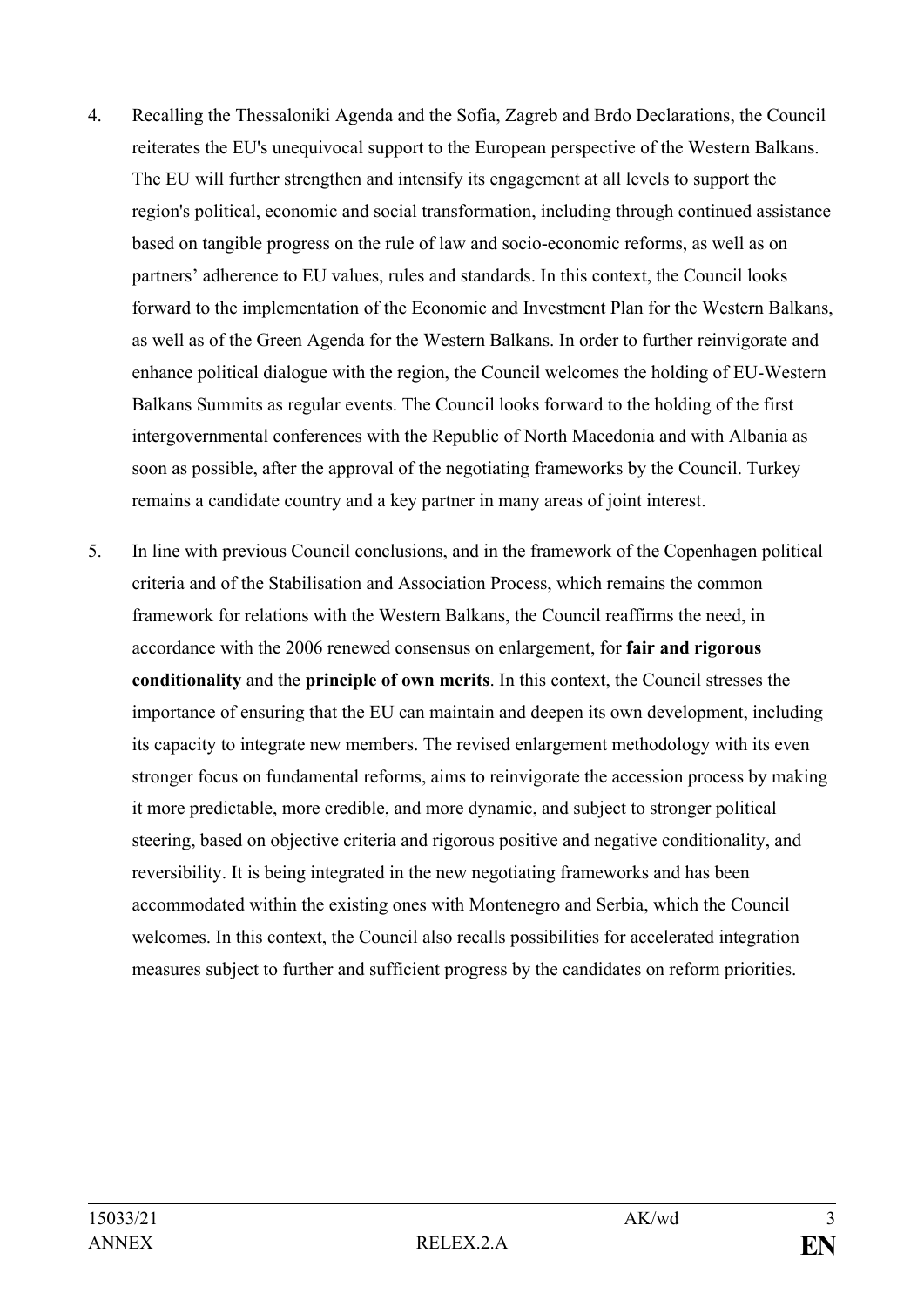- 6. Taking note of the overall state of current reform efforts among partners as reported by the Commission, the Council stresses the pressing need for them to focus on **fundamental reforms** to address a number of persisting structural shortcomings in the areas of rule of law, fundamental rights, the strengthening of democratic institutions and public administration reform, as well as on the economic criteria. Solid and sustained track records of reform implementation and **concrete and tangible results** in these crucial areas remain essential, in particular for determining the overall pace of the accession negotiations.
- 7. The Council recalls that the **rule of law** is a fundamental value on which the EU is founded, a crucial aspect of democratic transformation which is at the heart of both the Enlargement Process and the Stabilisation and Association Process, and the key benchmark against which progress towards EU membership is assessed. It is therefore essential that partners' progress in this area is robust, tangible and irreversible. While acknowledging that some partners have advanced in this crucial area, the Council notes with concern that the reported shortcomings confirm this to be one of the main challenges. The lack of credible progress in many cases, and in some even backsliding, often relates to the lack of political will, shortcomings in judicial independence, institutional resistance, and widespread corruption and organised crime: all key concerns which need to be addressed as a matter of high priority.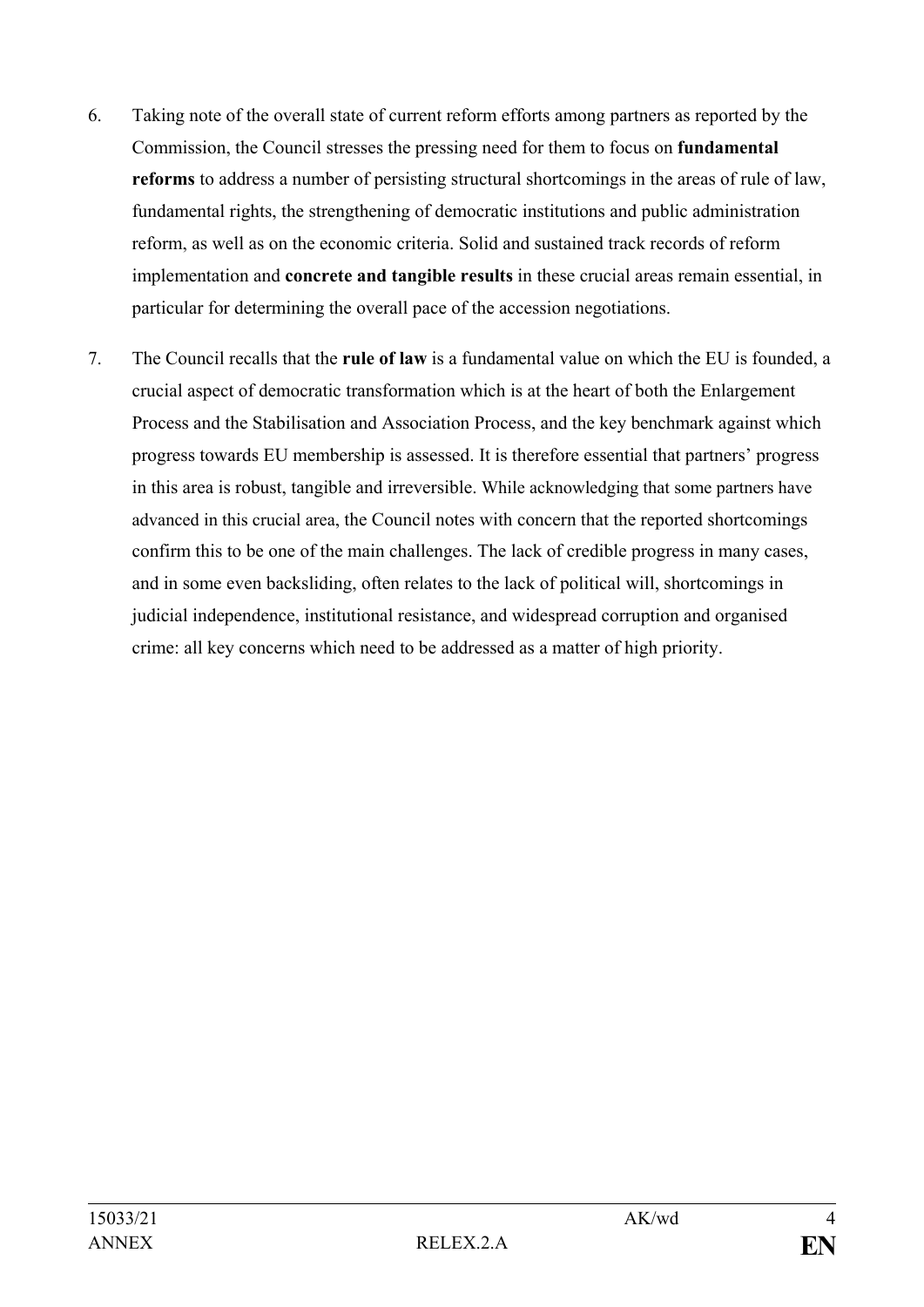The Council notes that in most cases there has been limited progress and even stagnation in the area of protection of **fundamental rights**. Credible and genuine measures to address the many reported shortcomings continue to be required. Of particular concern are those relating to the rights of the child and the rights and non-discriminatory treatment of persons belonging to minorities and persons in vulnerable situations, such as the Roma, persons with disabilities, lesbian, gay, bisexual, transgender and intersex (LGBTI) persons and national minorities. Regarding gender equality, the empowerment and the full enjoyment of fundamental rights of women and girls must be ensured. Furthermore, the situation regarding the **freedom of expression, media freedom and pluralism** remains deeply concerning, with limited or no progress in most cases and in one case even continued serious backsliding. Urgent measures continue to be required to safeguard these essential pillars of democracy. Threats, intimidation and attacks targeting media, journalists and other media actors must be resolutely addressed. Further progress on **public administration reform**, particularly on depoliticisation, increased accountability and professionalism, remains necessary for improving governance at all levels.

The proper **functioning and independence of democratic institutions** – an essential element of well-functioning democracies and a key condition for EU accession – remains a pressing challenge. The Council notes that the absence of genuine political will continues to be the main reason for the lack of substantial progress, or even backsliding, on credible and sustainable reforms in this area. The Council notes with concern the many cases where the proper functioning of democratic systems and institutions is hampered or undermined. Addressing the reported shortcomings remains of utmost importance, requiring reforms also in related fundamental areas as well as inclusive political dialogue, and providing a stronger role and the freedom to operate for civil society organisations.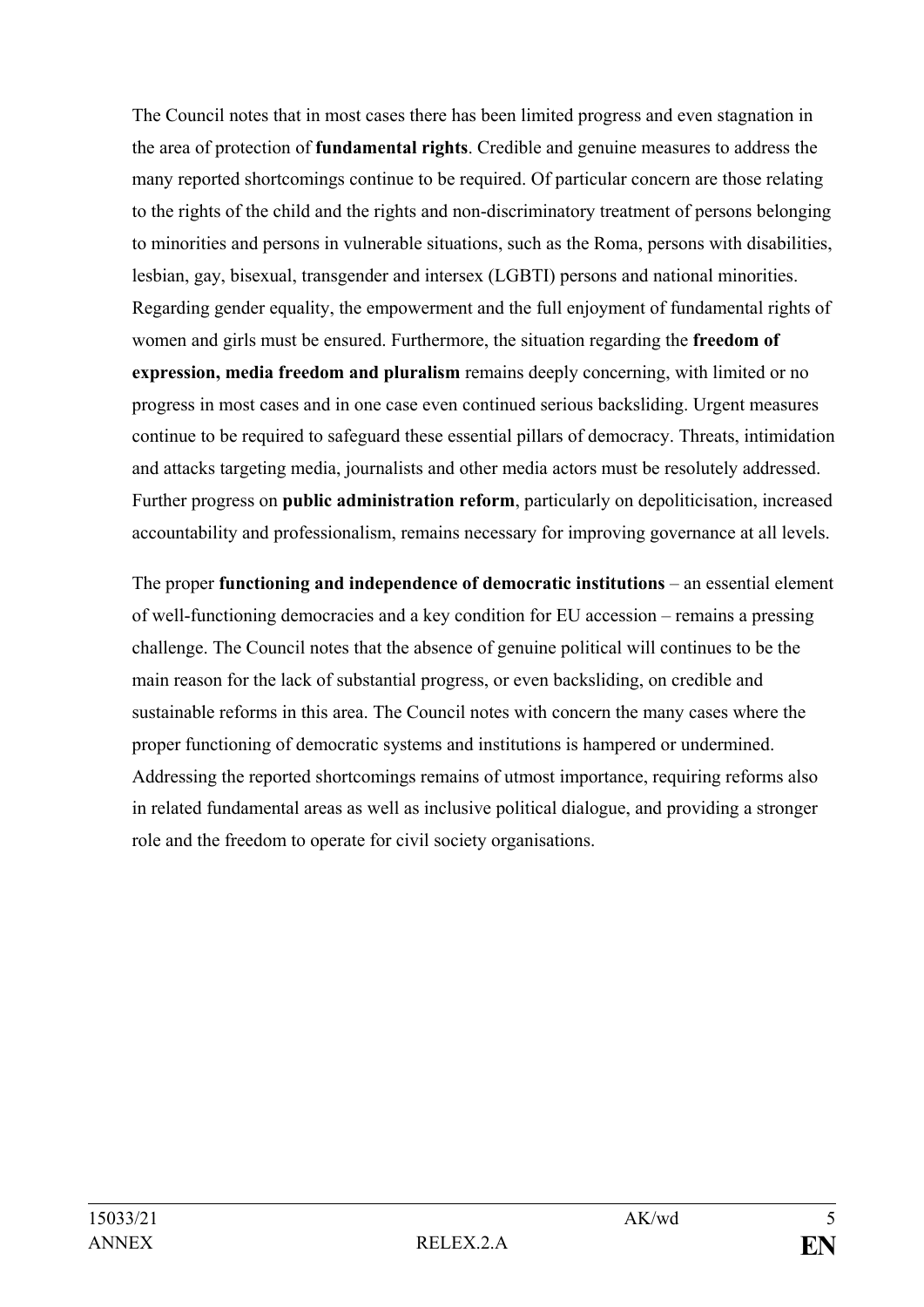- 8. With regard to the **economic criteria**, the Council welcomes and shares the Commission's analysis. The Council stresses that implementation of both fundamental and structural reforms remains essential for economic recovery and development as efforts to tackle corruption, improve the rule of law, enhance transparency and strengthen institutions and social dialogue would also benefit the economies.In this context the Council underlines the importance of full transparency of all investments, in particular those involving public procurement procedures. Untapping the economic potential of the partners will also require continued reforms of economic structures identified in the Economic Reform Programmes (ERPs). Implementing the reforms set out in the ERPs and in the policy guidance jointly adopted with EU Member States is therefore essential not only to improve competitiveness, foster job creation and facilitate social inclusion, but also to ensure fiscal sustainability and meet the economic criteria in the accession process and to maximise the potential impact of the EU's substantial investment package. The **Green Agenda and sustainable connectivity** are key to a sustainable recovery, as well as to economic integration within the region and with the EU, which will benefit both businesses and the broader public. The Council encourages all partners to implement the measures included in the Joint Conclusions of the Economic and Financial Dialogue between the EU and the Western Balkans and Turkey of 12 July 2021, based on their respective Economic Reforms Programmes. The Council recalls that the EU continues to be by far the biggest trading partner of the Western Balkans and Turkey for both imports and exports.
- 9. The Council underlines the crucial need to tackle **climate change** in line with the EU's climate-related ambitions, to speed up alignment with EU *acquis* and strengthen implementation in the transition to climate neutral, resilient, sustainable, circular and resource-efficient economies.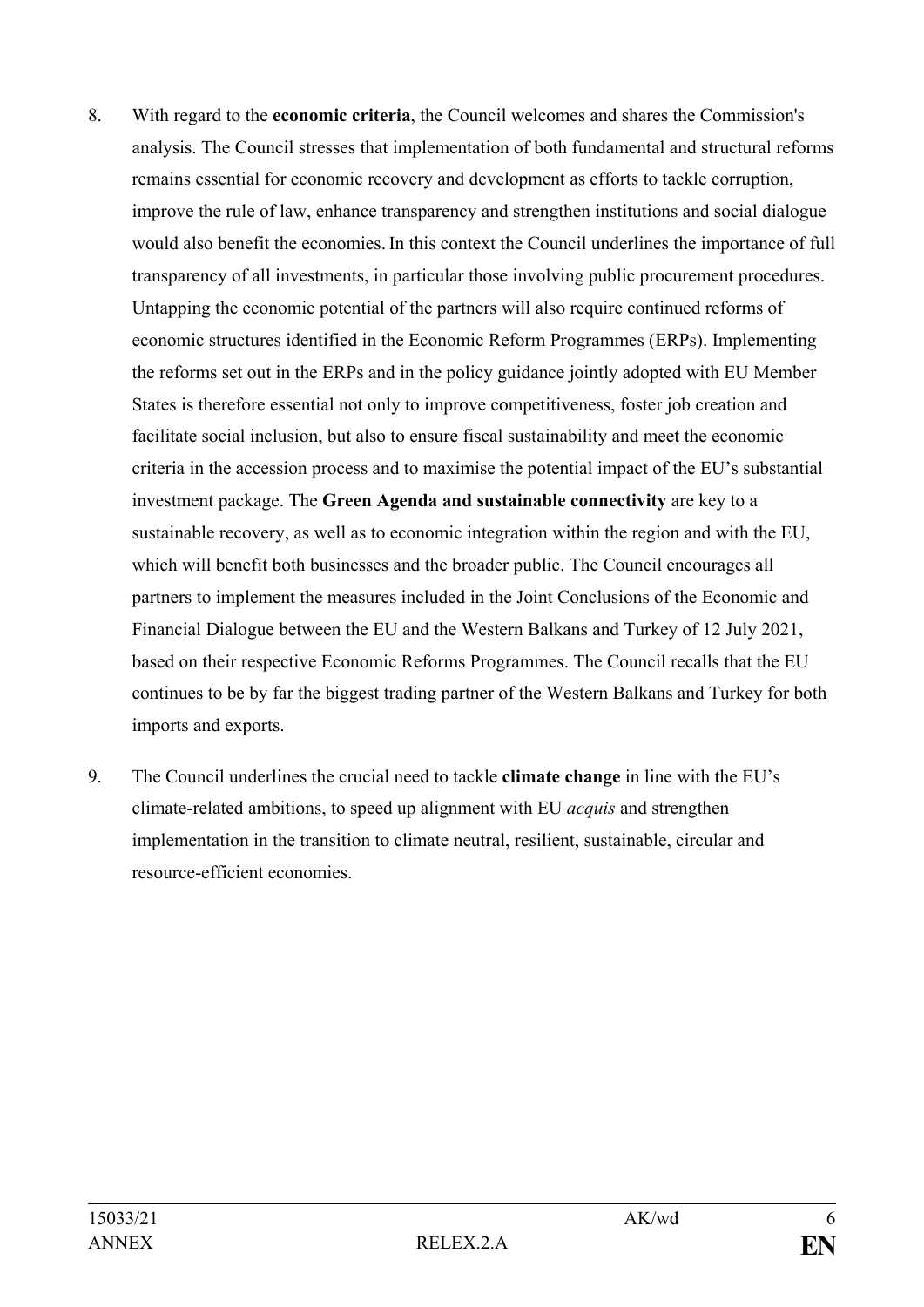- 10. **Good neighbourly relations** and **regional cooperation** remain essential elements of the Enlargement Process, as well as of the Stabilisation and Association Process. The Council welcomes progress made and reiterates the importance of inclusive regional cooperation, in particular the realisation of the **Western Balkans Common Regional Market**, based on EU rules and standards, which will be crucial for taking full advantage of the potential of the region and of the Economic and Investment Plan. Decisive efforts are required to foster **reconciliation and regional stability**, as well as to find and implement definite, inclusive and binding solutions to partners' bilateral disputes and issues rooted in the legacy of the past, in line with international law and established principles, including the Agreement on Succession Issues, and the remaining cases of missing persons and war crime issues. Domestic war crime cases should be effectively handled without discrimination, including through meaningful regional cooperation and full cooperation with and support to the work of the International Residual Mechanism for Criminal Tribunals and the Specialist Chambers. The Council underlines that there is no place for genocide denial, inflammatory rhetoric or glorification of war criminals, from any side. Statements and actions which negatively impact on good neighbourly relations and the peaceful settlement of disputes must be avoided. Existing bilateral agreements, including the Prespa agreement between the Republic of North Macedonia and Greece and the Treaty on Friendship, Good**-**neighbourliness and Cooperation between the Republic of North Macedonia and Bulgaria, need to be implemented in good faith.
- 11. The Council continues to stress the importance of further deepening of cooperation on foreign policy issues and the Union's expectations on enhanced alignment with the **EU Common Foreign and Security Policy**, particularly on issues where major common interests are at stake, such as restrictive measures and tackling hybrid threats. Joining the EU is a choice, and one that requires sharing the principles, values and goals the Union seeks to promote in its neighbourhood and beyond, including reaching full alignment with the Common Foreign and Security Policy, and refraining from any actions contrary to it.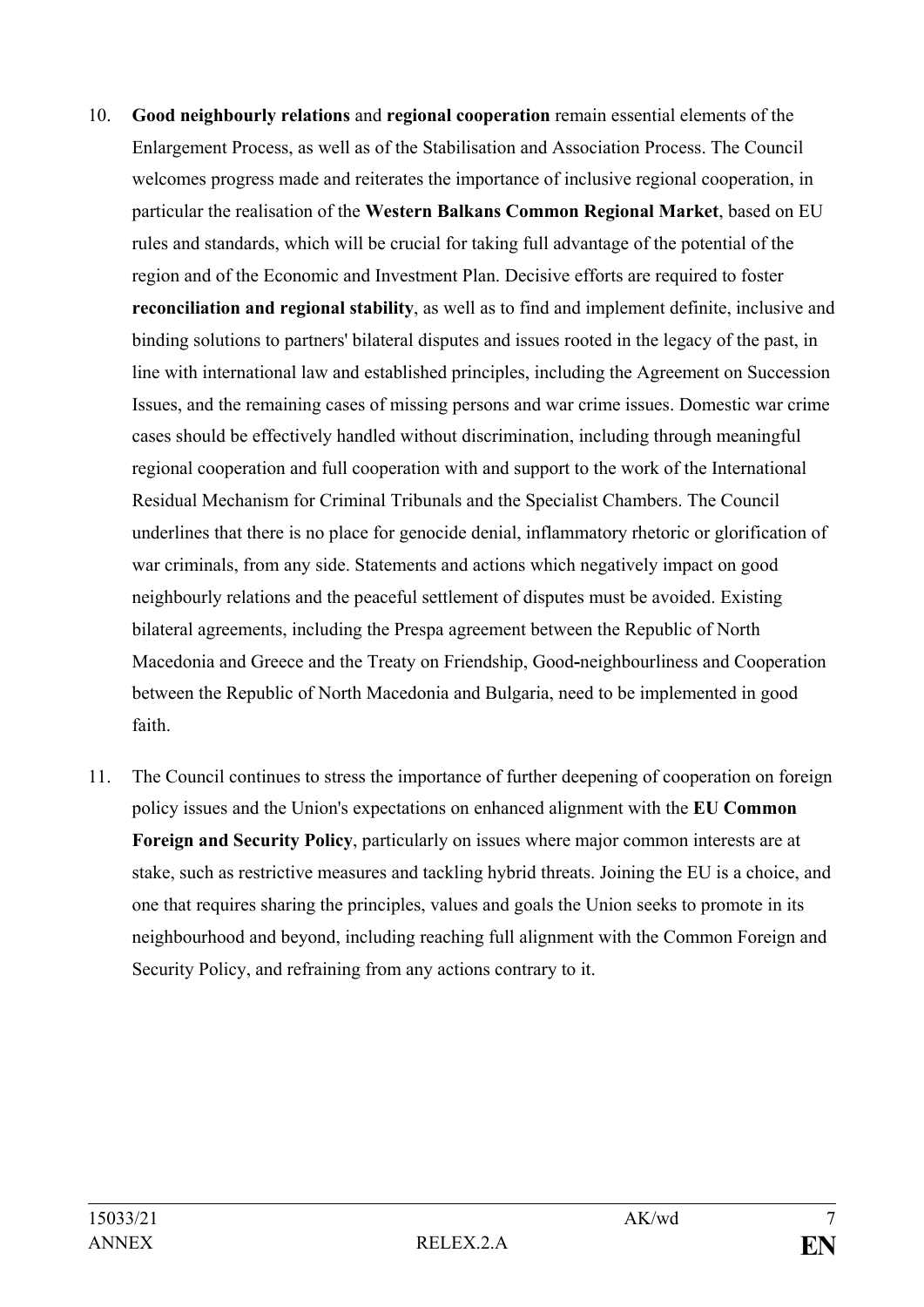- 12. The Council continues to stress the importance of **strategic communication**, as well as the need for partners to strengthen their resilience to malign hybrid activities. The hybrid threats call for reinforced cooperation and closer collaboration, including on cyber-resilience, the protection of critical infrastructures, strategic communication and addressing disinformation. The Council calls upon all partners to clearly communicate the benefits and obligations of their path towards EU, as well as their own commitment to EU values and related necessary reforms. Continued engagement of the EU and of its Member States, also in pursuing a more effective strategic communication policy both towards the partners and EU citizens, remains crucial.
- 13. Terrorism, radicalisation and organised crime continue to pose serious security threats to the EU and to the whole region. In line with earlier European Council and Council conclusions, the Council reiterates the importance of continuing and further strengthening cooperation on **counter-terrorism**, in particular regarding foreign terrorist fighters and the prevention and the countering of radicalisation. Further efforts and a solid track record continue to be needed in the **fight against organised crime**. Welcoming the positive examples reported, the Council stresses the need for all partners to find effective responses to prevent organised crime from infiltrating their economies. More efforts are required to prevent all forms of radicalisation, including of religious, ethno-nationalist or political nature.
- 14. On **migration**, the Council commends the Western Balkans partners for their continuous efforts and generally constructive cooperation, which have delivered clear results, and Turkey for its continued significant efforts in hosting and addressing the needs of almost 4 million refugees. The Council reiterates that full and non-discriminatory implementation of the EU-Turkey Statement and continued support for partners along the Western Balkans route is required. Further actions by partners in line with EU law and international obligations are needed to tackle migration challenges.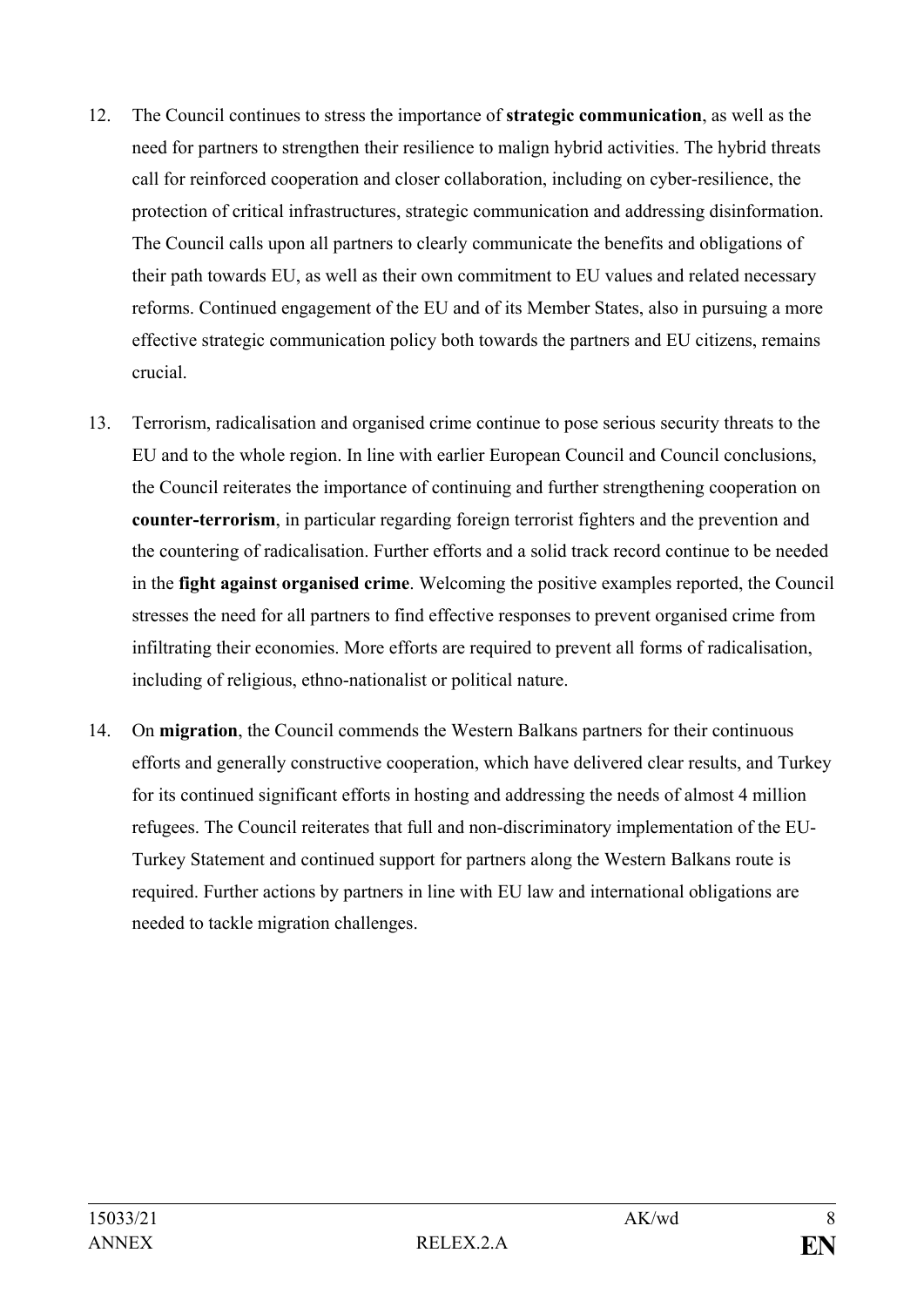15. The Council recalls the continued substantial **EU financial and technical assistance** for the Enlargement Process and the Stabilisation and Association Process, in particular in the form of the Instrument for Pre-Accession Assistance (IPA), following the adoption of the IPA III Regulation in September 2021 with a financial envelope of EUR 14,162 billion.

#### **ENLARGEMENT**

#### **MONTENEGRO**

16. The Council welcomes the overall progress made in the accession negotiations so far, with all 33 screened chapters opened and 3 provisionally closed, as well as the agreement reached at the 13th Intergovernmental Conference in June 2021 on the elements of the revised enlargement methodology to be accommodated within the existing negotiating framework and to be applied to the accession negotiations with Montenegro. The priority for further progress in the accession negotiations, and before moving towards the provisional closure of other chapters, remains the fulfilment of the rule of law interim benchmarks set under chapters 23 and 24. Only when Montenegro fulfils the outlined criteria will the EU be able to set out the rule of law requirements as closing benchmarks, which Montenegro will have to meet to close these chapters. The Council reiterates that the entire rule of law system must deliver tangible results and a strengthened and sustainable track record. As also set out in the Negotiating Framework, progress on these chapters is essential and will continue to determine the pace of accession negotiations overall. The Council expects Montenegro to continue to pursue its accession path with more determination. The Council identifies the following as the most important and urgent reforms for Montenegro to undertake.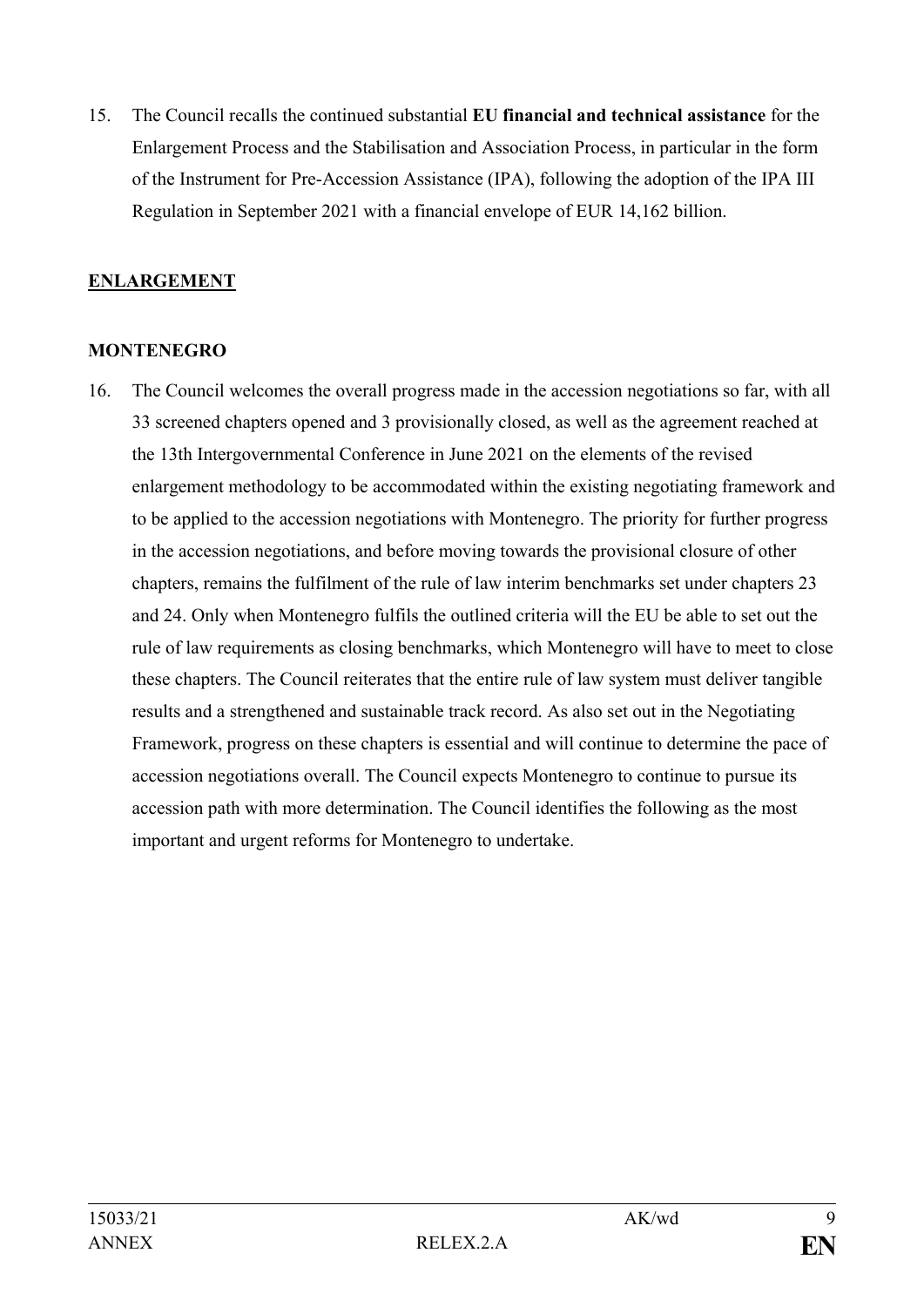17. The Council strongly encourages Montenegro to demonstrate determined political will, overcome polarisation, and deliver tangible results in particular in the critical areas of **freedom of expression and media and the fight against corruption**, and to continue to address the existing deficiencies in the handling of organised crime cases and the seizure and confiscation of criminal assets. The Council recalls the need to address the stagnating implementation of key judicial reforms – including the important and still pending appointments in key independent institutions and the judiciary. The Council also reiterates its calls on Montenegro to guarantee a safe and conducive climate for freedom of expression and independence of the media, including by stepping up efforts to investigate and resolve cases of attacks against journalists as a matter of high priority, and by effectively addressing disinformation and online harassment and hate speech. Ensuring independence of public service broadcasters and establishing an effective self-regulatory mechanism covering all media bodies is crucial. The Council underlines its expectations of strong political commitment and genuine engagement by all relevant institutions and actors in all these endeavours.

Furthermore, the Council encourages Montenegro to **strengthen the independence of institutions, in particular of the judiciary**, and demonstrate strong political will to pursue work on **public administration reform** and strengthen administrative capacity. The Council notes in this regard that Montenegro needs to ensure merit-based recruitments and to maintain EU**-**related expertise in its administration to support the accession process and the negotiations and to apply the EU acquis.

18. The Council underlines that **electoral reform** remains vital for strengthening electoral trust, and urges all parties demonstrate responsibility and engage in a meaningful and inclusive **political dialogue in the parliament** to avoid further polarisation of the political landscape.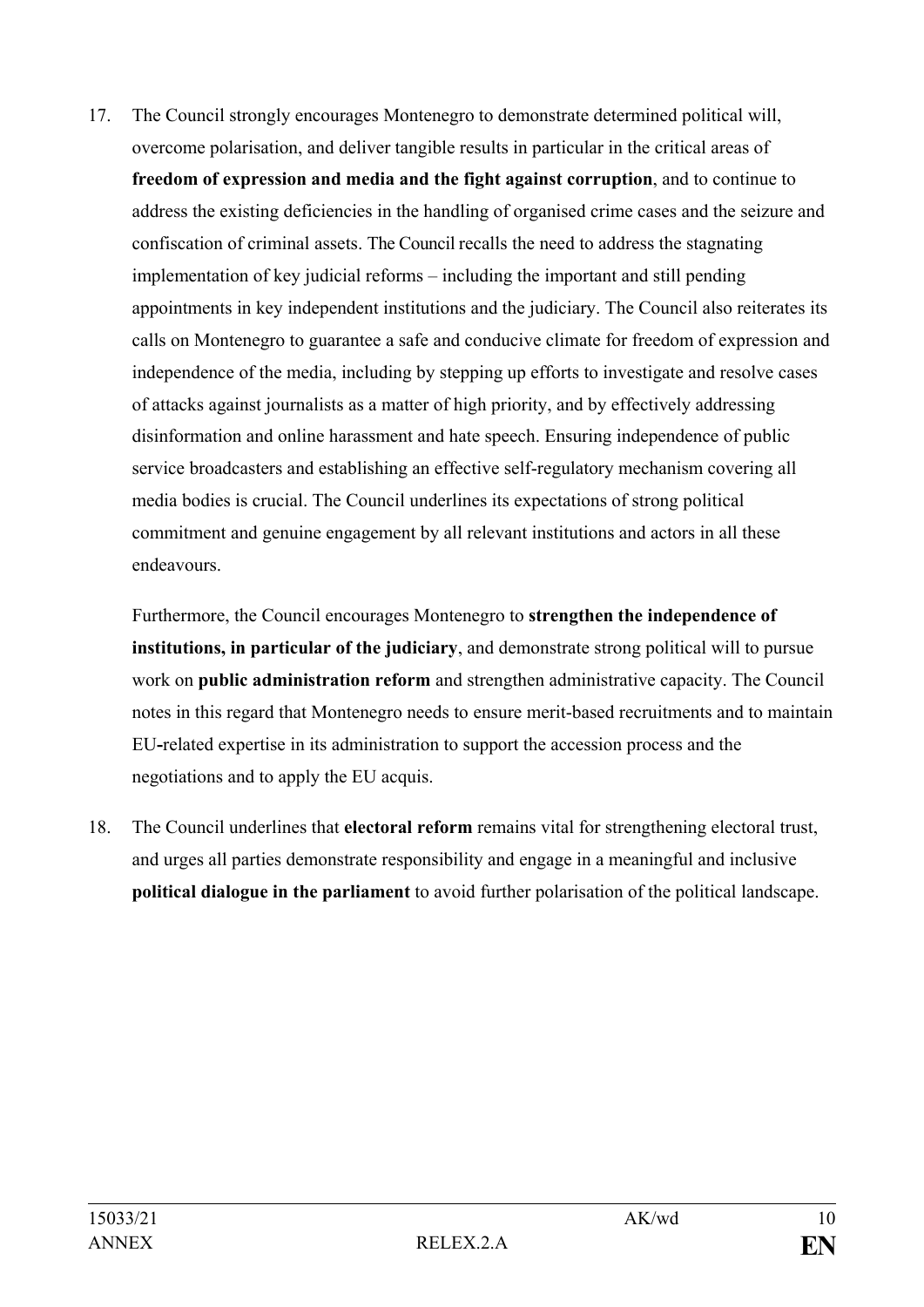- 19. On **economic reforms**, the Council notes that the COVID-19 pandemic took a heavy toll on the economy. Nonetheless, the government has managed to continue to implement some of the envisaged reforms and mitigate financial risks, while the financial sector remained stable. The Council encourages Montenegro to fully implement the policy guidance set out in the Joint Conclusions of the Economic and Financial Dialogue, including by reducing the budget deficit and the public debt ratio once the recovery is entrenched, strengthening fiscal governance and transparency, and implementing structural reforms.
- 20. The Council appreciates Montenegro's continued constructive commitment to further developing **regional cooperation** and advancing **good neighbourly relations**.
- 21. The Council continues to strongly commend Montenegro for its consistent cooperation on foreign policy issues, and in particular its continuous full alignment with the **EU Common Foreign and Security Policy**. It also welcomes Montenegro's continued active participation in EU missions and operations under the **Common Security and Defence Policy**.

### **SERBIA**

- 22. The Council welcomes the **overall progress** made in the accession negotiations so far, with 22 out of 35 negotiating chapters opened and 2 chapters provisionally closed, as well as the agreement reached at the 12th Intergovernmental Conference in June 2021 on the elements of the revised enlargement methodology to be accommodated within the existing negotiating framework and to be applied to the accession negotiations with Serbia. The Council continues to underscore that progress on the rule of law and fundamental rights chapters, as well as on the normalisation of Serbia's relations with Kosovo, as set out in the Negotiating Framework, continues to be essential and will determine the pace of accession negotiations overall.
- 23. Noting that the Serbian Government continues to declare EU integration as its strategic goal, the Council calls on Serbian authorities to firmly commit to and promote **EU values**, as well as to place more emphasis on this objective and proactively communicate positively and unambiguously on the EU, which is Serbia's main political and economic partner.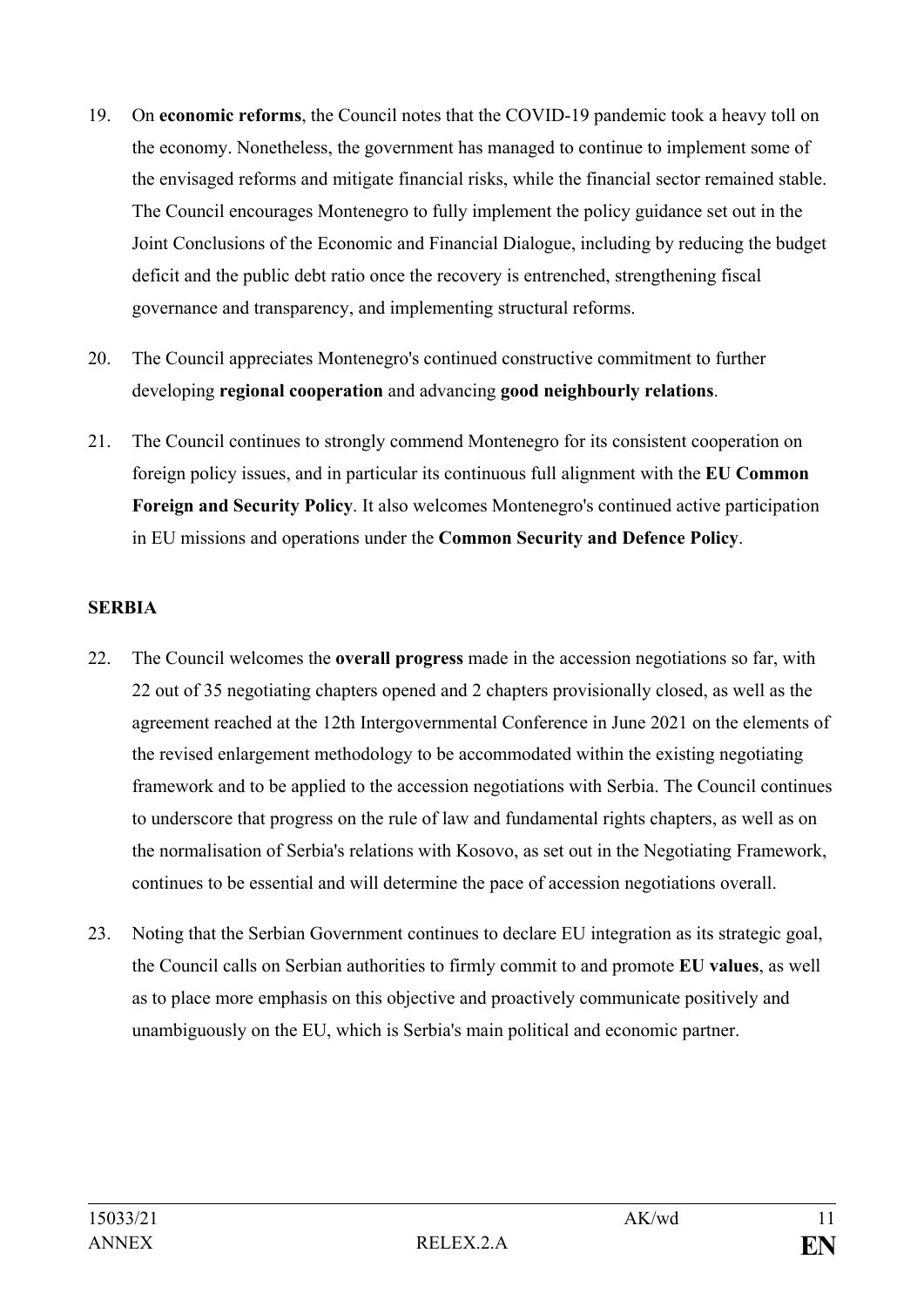24. The Council notes the progress made by Serbia in some areas of the rule of law but also the overall limited progress and continued delays in a number of other areas. The Council encourages Serbia to continue to demonstrate political will to further accelerate reforms and to deliver concrete and tangible results in the **fundamental areas**. The Council identifies the following as the most important and urgent reforms for Serbia to undertake.

Serbia should focus on meeting the interim benchmarks for chapters 23 and 24, including through implementation of the revised action plans for these chapters. The independence and overall efficiency of the **judiciary** and effective reform implementation continue to require special attention. The Council welcomes the progress achieved to date on the constitutional reform and calls on Serbia to finalise it during the current legislature and in line with European standards and the Venice Commission recommendations. Serbia needs to achieve tangible results and a convincing track record with effective investigations, prosecutions and final convictions, freezing and confiscation of criminal assets, notably as regards **serious and organised crime cases, including money laundering**. Serbia needs to step up its efforts to fight **corruption**, including high level cases.

The Council acknowledges that the media strategy and the related action plan were adopted, and calls on Serbia to effectively implement them as a matter of priority, respecting the letter and spirit of the media strategy's objectives. At the same time, the Council expresses serious concern over the limited progress made on improving the overall environment for **freedom of expression**. The Council reiterates its call on Serbia to guarantee a safe climate conducive to the unhindered exercise of freedom of expression and the independence of the media as a matter of urgency, including by stepping up efforts to investigate cases of threats, intimidation and violence against journalists.

Serbia needs to continue to pay particular attention to the full respect of **fundamental rights**, including protection of the most vulnerable groups, as well as to the non-discriminatory treatment of national minorities throughout Serbia, especially in the areas of education, use of minority languages, access to media and religious services in minority languages, and to actively pursue investigations and convictions for hate-motivated crimes.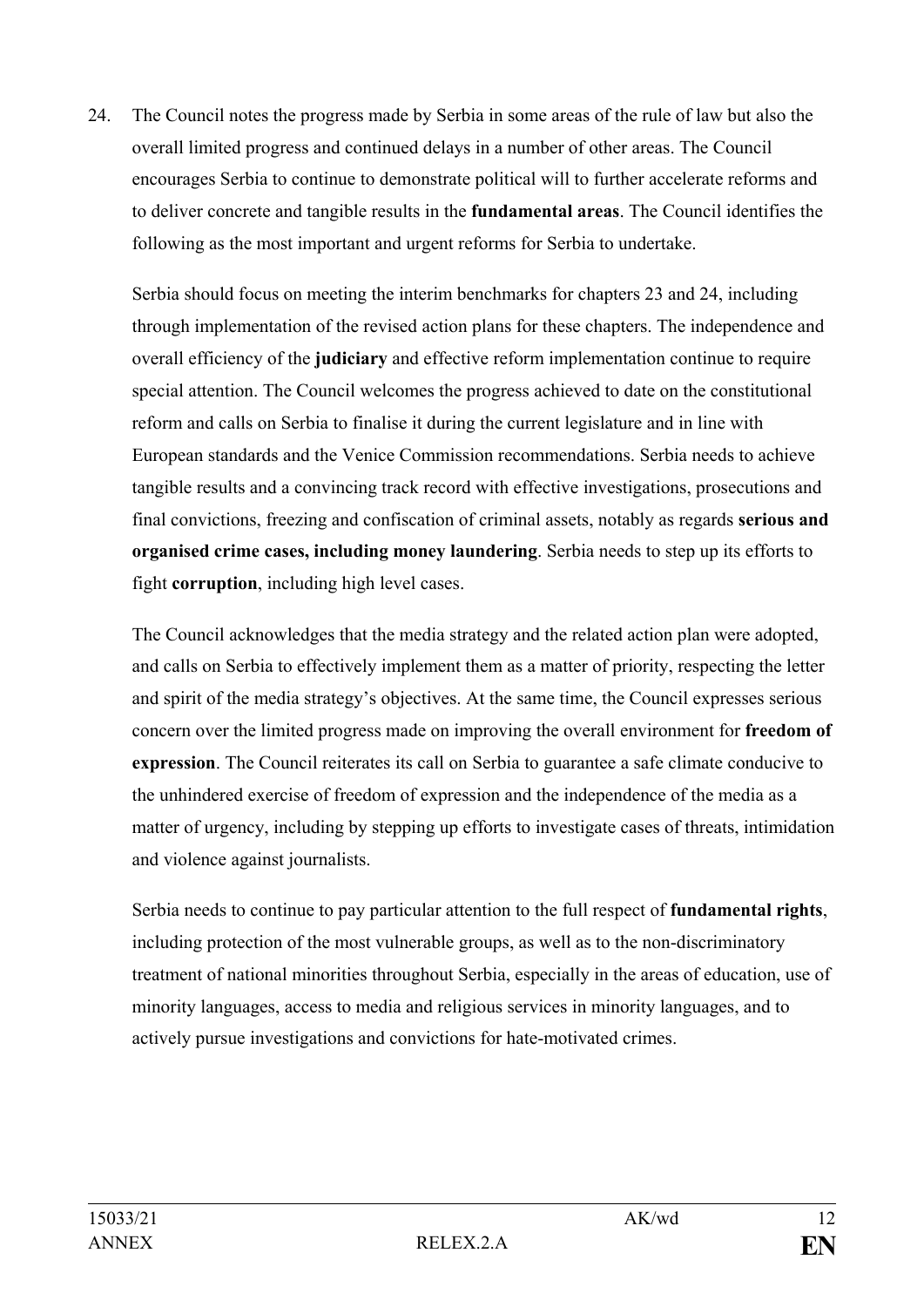The Council stresses the need to ensure the proper **functioning of democratic institutions** and underlines that electoral reform remains vital for strengthening electoral trust. It acknowledges that Serbia started addressing long-standing recommendations by the OSCE/ODIHR. Ahead of the announced 2022 elections, it is crucial that all these key recommendations are implemented in an inclusive and transparent manner and based on wider political consensus. It is important that the measures identified in the inter-party dialogue led by the European Parliament are also implemented. An enabling environment for the development and financing of **civil society** still needs to be effectively established.

The Council continues to underscore the importance of domestic handling of **war crimes**, resolving the remaining cases of missing persons and full cooperation with the International Residual Mechanism for Criminal Tribunals, including by fully accepting and implementing its rulings and decisions as a matter of urgency. There should be no support and public space for convicted war criminals nor for glorification or denial of their crimes.

- 25. On **economic reforms**, the Council positively notes the continuous progress made in developing a functioning market economy and that the impact of the COVID-19 crisis was successfully mitigated by, inter alia, a strong pre-crisis momentum and sizeable and timely fiscal and monetary support measures. The Council encourages Serbia to fully implement the policy guidance set out in the Joint Conclusions of the Economic and Financial dialogue and to continue with structural reforms of public administration and state-owned enterprises. Ensuring full compliance with the EU public procurement *acquis* is important. The Council welcomes the efforts made by Serbia towards the fulfilment of the opening benchmarks in cluster 3 (Competitiveness and inclusive growth) and will continue its assessment thereof*.*
- 26. The Council reiterates the need for Serbia to fulfil its commitment and step up its efforts in progressively aligning with the **EU Common Foreign and Security Policy**, in line with the Negotiating Framework, and to continue to improve its current record as a matter of priority in a sustainable and tangible way.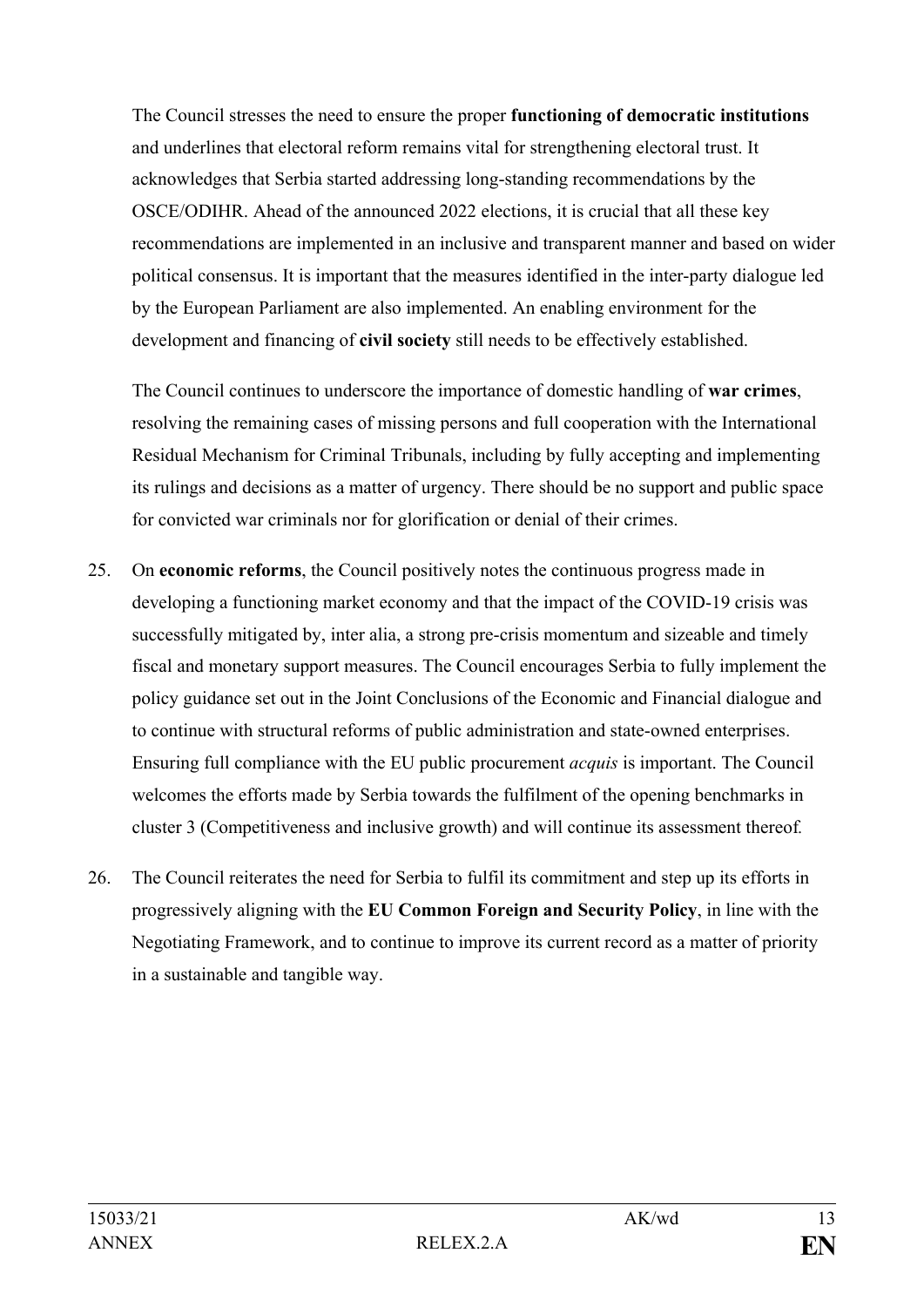- 27. The Council welcomes Serbia's continued active participation in and important contribution to EU missions and operations under the **Common Security and Defence Policy**.
- 28. The Council reiterates the need for Serbia to fulfill its commitment to align with the **EU common visa policy**.
- 29. On the EU-facilitated **Dialogue**, the Council welcomes the continuation of the Dialogue in June 2021, and commends the High Representative and the EUSR for the Belgrade-Pristina Dialogue and other Western Balkan regional issues for their commitment to the EU-facilitated Dialogue. The Council expects Serbia to engage in the EU-facilitated Dialogue in good faith and in the spirit of compromise to achieve a comprehensive legally binding agreement with Kosovo in accordance with international law and EU acquis. This agreement should address all outstanding issues and contribute to regional stability. This is crucial so that Serbia and Kosovo can advance on their respective European paths. The Council reiterates its strong expectation that all past agreements are respected and implemented without delay. Both parties should also avoid actions that undermine stability and rhetoric that is not conducive to dialogue.
- 30. The Council welcomes Serbia's commitment to actively promote **regional cooperation** and encourages Serbia to continue its efforts to strengthen **good neighbourly relations** and contribute to stability and reconciliation.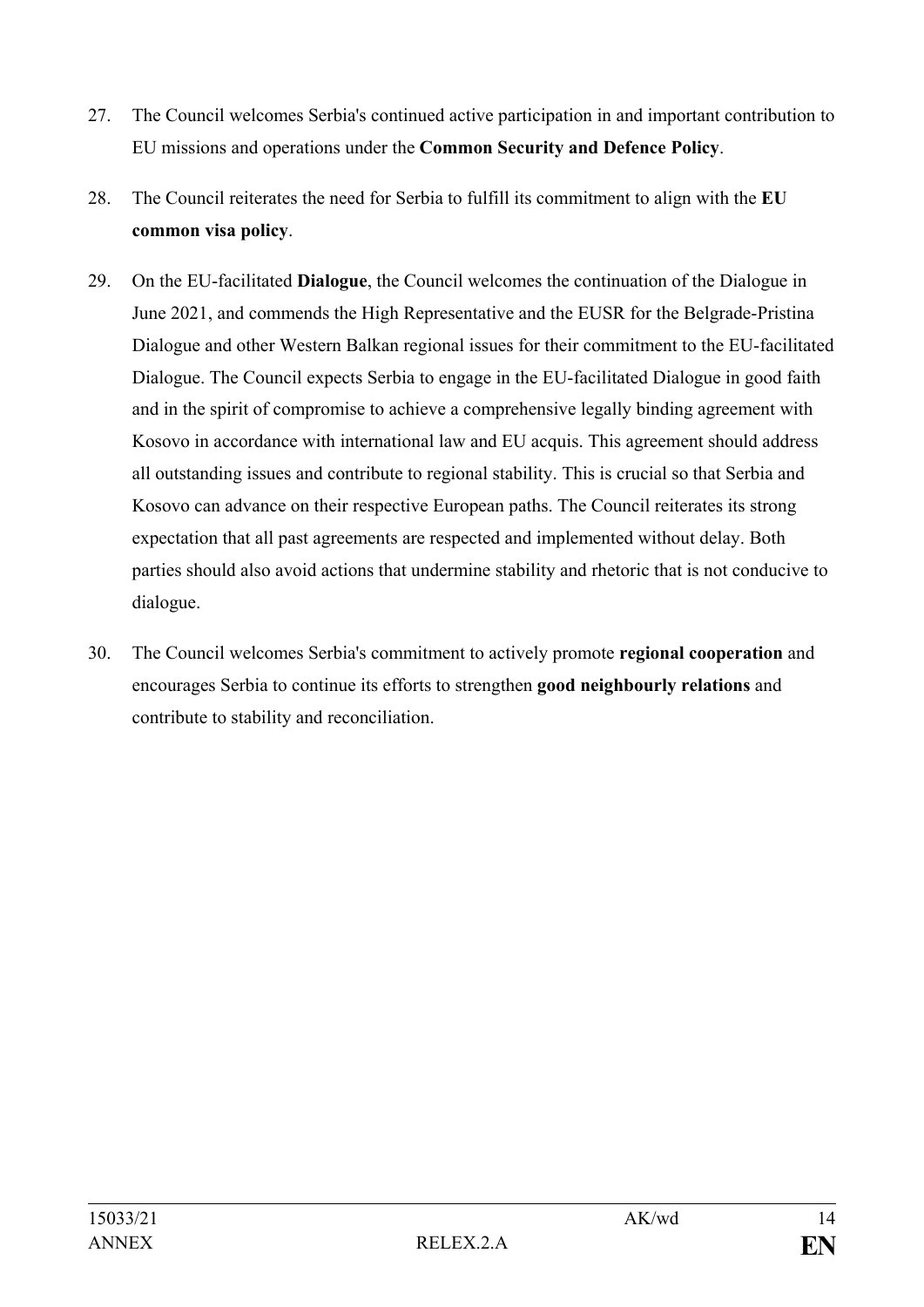#### **TURKEY**

- 31. The Council recalls that the European Council on 24-25 June 2021 noted the European Union's strategic interest in a stable and secure environment in the Eastern Mediterranean and in the development of a cooperative and mutually beneficial relationship with Turkey. The European Council welcomed the de-escalation in the Eastern Mediterranean, stressing that it needed to be sustained, and reiterated the EU's readiness to engage with Turkey in a phased, proportionate and reversible manner in a number of areas of common interest, subject to established conditionalities set out by the Members of the European Council in 25 March 2021, and in previous European Council conclusions.
- 32. Bearing in mind these as well as previous European Council conclusions, the Council remains committed to maintaining an open and frank dialogue, to addressing common challenges and to cooperating in essential areas of joint interest such as migration, public health, climate, counter-terrorism and regional issues. The Council takes note of the recent resumption of High Level Dialogues between the EU and Turkey on several of these issues, as well as the ratification by Turkey of the Paris Agreement on climate change.
- 33. The Council commends Turkey's continued significant efforts in hosting and addressing the needs of almost 4 million refugees. The continued EU assistance to refugees and host communities will be assured in a timely manner. The **EU-Turkey Statement** continues to deliver results. The Council recalls that the European Council on 21-22 October 2021 called on Turkey to ensure the full and non-discriminatory implementation of the EU-Turkey Statement of 2016, including vis-à-vis the Republic of Cyprus. Effective border management, as well as the resumption of returns, continue to be priorities. The full and effective implementation of the EU-Turkey Readmission Agreement and cooperation in the area of justice and home affairs with all EU Member States remain essential.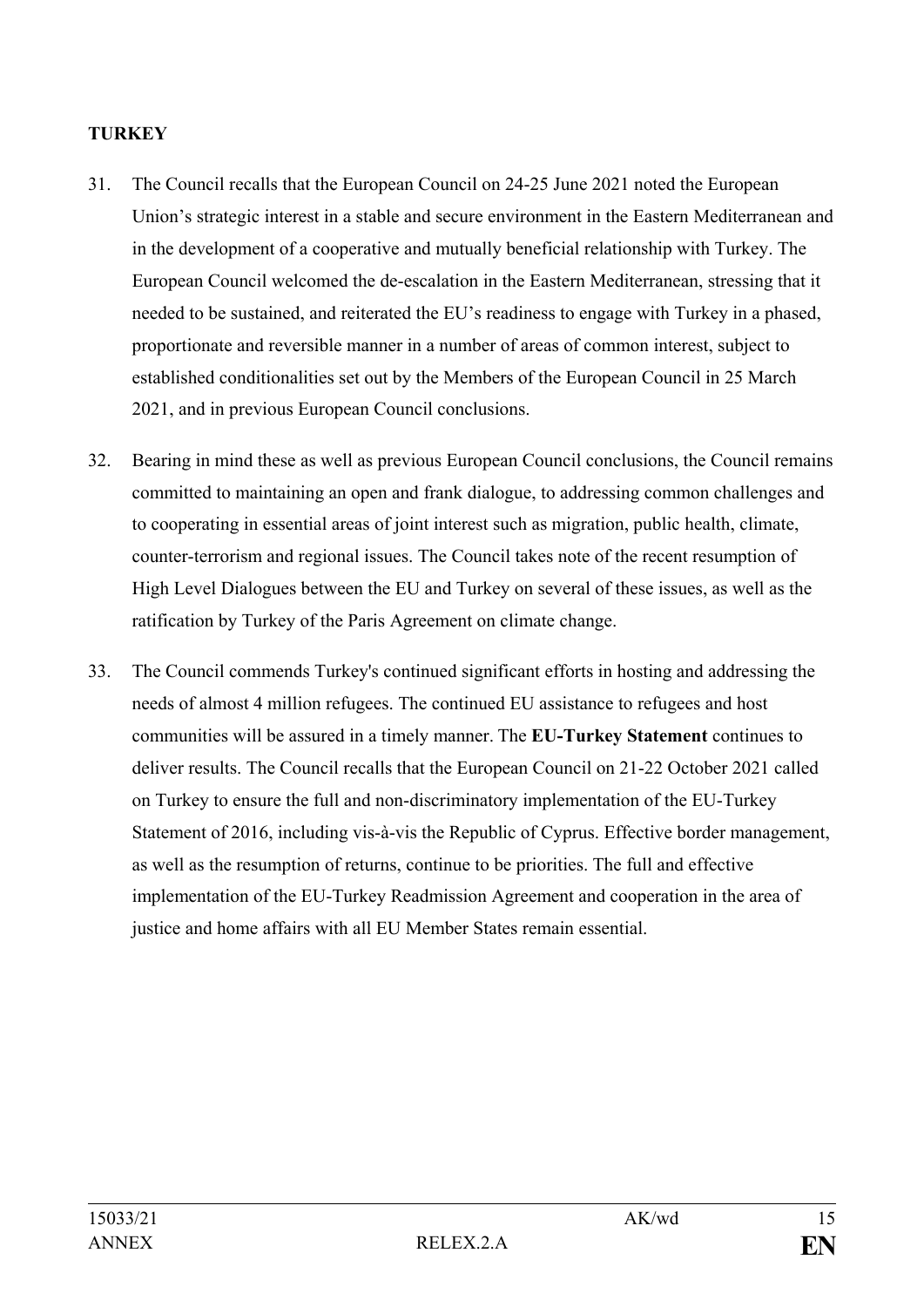- 34. The Council reiterates its serious concerns about the further and deeply worrying backsliding in the areas of democracy, rule of law, and fundamental rights including the freedom of expression, as well as the systemic lack of independence of the judiciary. A number of restrictive measures taken during the state of emergency have been integrated into law and have a profound negative impact on people in Turkey. Civil society and its organisations operate under continuous pressure in an increasingly challenging environment. The systemic lack of independence and undue pressure on the judiciary cannot be condoned, nor can the ongoing restrictions, detentions, imprisonments, and other measures targeting journalists, academics, members of political parties, including parliamentarians, lawyers, human rights defenders, social media users, and others exercising their fundamental rights and freedoms. The Council stresses the importance of respecting the legality and integrity of the electoral process, in particular against the backdrop of the numerous arrests, dismissals and replacements of democratically elected municipal mayors, and the targeting of opposition parties and their members. The Council reiterates its grave concerns over the reported continued negative developments in these areas, recalls the international standards and the obligations to which Turkey has subscribed and committed itself, and calls on Turkey to urgently reverse the negative trends and credibly address the many serious shortcomings identified in the Commission's report. Turkey should also step up its cooperation with the Council of Europe and its relevant bodies and institutions, address their key recommendations, fully implement the European Convention of Human Rights and other international human rights instruments to which Turkey is a party, as well as execute all judgments of the European Court of Human Rights in line with Article 46 of the ECHR.
- 35. On **economic reforms**, the Council notes the serious concerns persisting over the functioning of the country's market economy. Institutional and policy coordination weaknesses undermined the credibility and effectiveness of authorities' actions, and imbalances increased significantly, resulting in financial market instability, a deeply negative impact on the labour market, and higher poverty. The Council encourages Turkey to fully implement the policy guidance set out in the **Joint Conclusions of the Economic and Financial Dialogue.** The independence of regulatory authorities, such as the Central Bank, is of particular importance.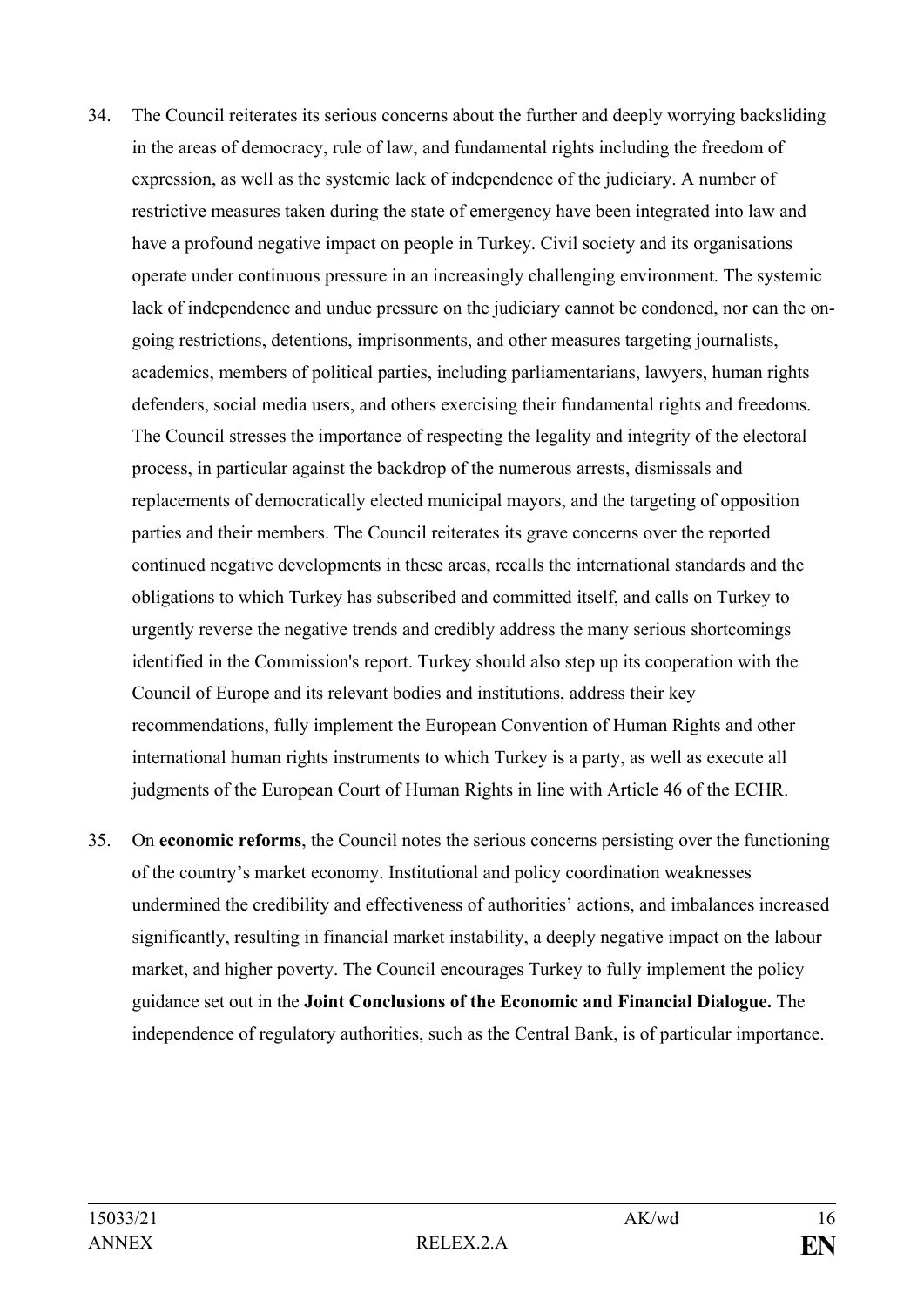The Council further recalls the need for Turkey to address obligations as regards the implementation of the **EU-Turkey Customs Union**, ensuring its effective application to all Member States. The Council regrets Turkey's continued deviations from its obligations under the EU-Turkey Customs Union, and recalls that trade barriers or equivalent that are not in conformity with it should be removed without delay.

- 36. The Council reiterates its call on Turkey to progressively align with the **EU Common Foreign and Security Policy** and to reverse the increasingly negative trend as a matter of priority and recalls its position on accession of Member States to international organisations. The Council notes with concern that Turkey's foreign policy has been increasingly colliding with the EU priorities under the Common Foreign and Security Policy, including regarding Libya and Operation IRINI. In line with the shared interest of the EU and Turkey in regional peace and stability, the Council expects Turkey and all actors to contribute positively to the resolution of regional crises.
- 37. The Council continues to expect Turkey to unequivocally commit to **good neighbourly relations**, international agreements and to the peaceful settlement of disputes, having recourse, if necessary, to the International Court of Justice.

The Council, as stated in its conclusions of 11 December 2006, 26 June 2018 and 18 June 2019, subsequently endorsed by the European Council as well as in the Declaration of 21 September 2005, calls on Turkey to fulfil its obligations under the Negotiating Framework, including the full, non-discriminatory implementation of the Additional Protocol to the Association Agreement towards all Member States. The Council reiterates that recognition of all Member States is essential. Turkey must stop all threats and actions that damage good neighbourly relations, normalise its relations with the Republic of Cyprus and respect the sovereignty of all EU Member States over their territorial sea and airspace as well as all their sovereign rights, including inter alia the right to explore and exploit natural resources, in accordance with EU and international law, including the United Nations Convention on the Law of the Sea (UNCLOS).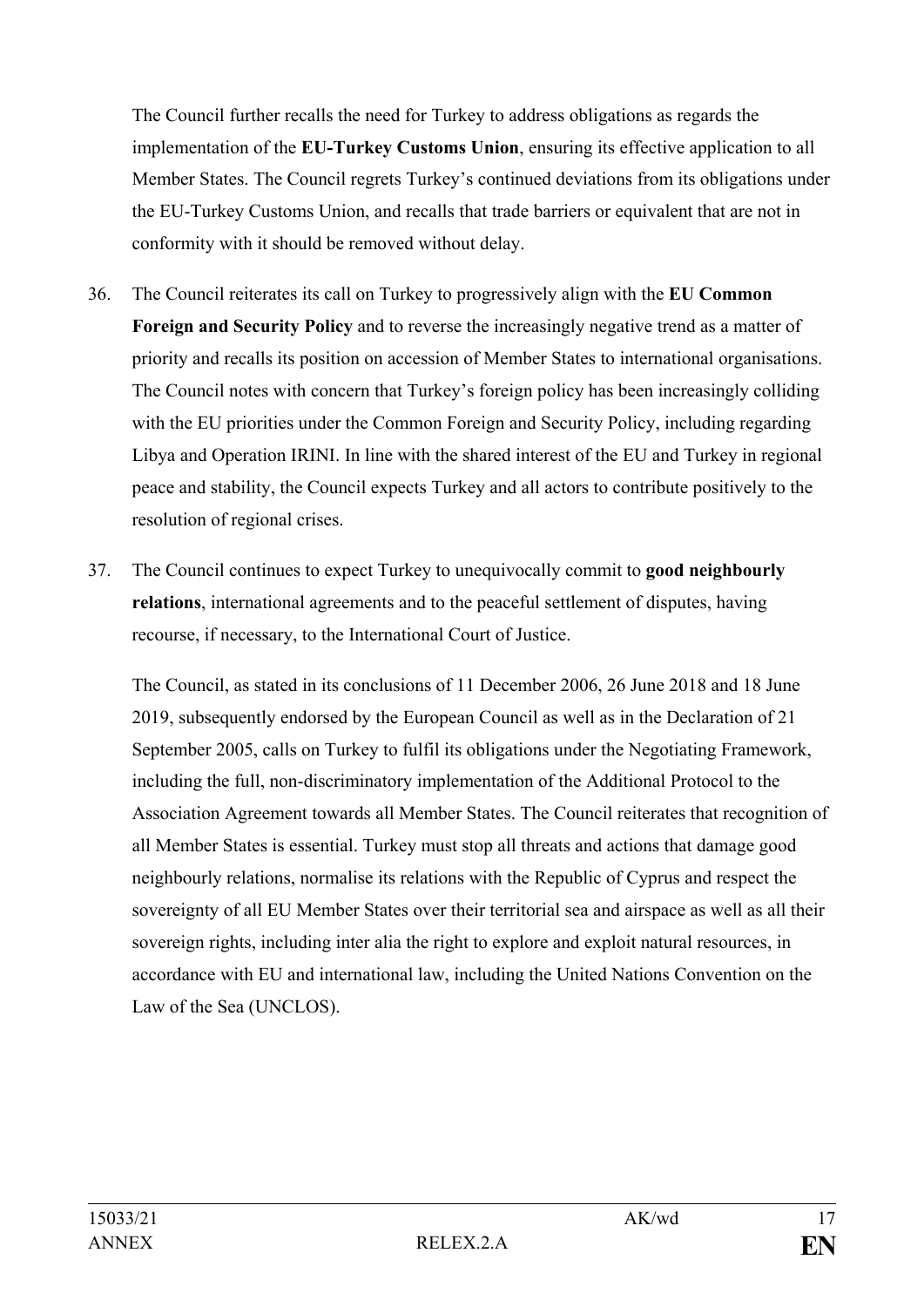38. The EU remains fully committed to a comprehensive settlement of the **Cyprus problem**. It recalls that it remains crucial in this regard that Turkey commits and contributes to a peaceful settlement, including its external aspects, within the UN framework, on the basis of a bicommunal, bizonal federation with political equality, in accordance with all relevant UNSC resolutions and in line with the principles on which the EU is founded and the *acquis*. The Council regrets that the informal meeting in April 2021 in Geneva under the auspices of the UN did not pave the way for the resumption of formal negotiations. The EU will continue to play an active role in supporting the process.

The Council condemns Turkey's unilateral actions in relation to Varosha that run contrary to the UN Security Council Resolutions and recalls the importance of the status of Varosha and the need for full respect of UN Security Council Resolutions, in particular Resolutions 550, 789 and 1251, as underlined by the 24 June 2021 European Council. The Council calls for the immediate reversal of these actions and the reversal of all steps taken on Varosha since October 2020.

39. The Council notes with regret that Turkey continues to move further away from the European Union, and recalls its previous conclusion which noted that Turkey's accession negotiations therefore effectively have come to a standstill and no further chapters can be considered for opening or closing.

## **STABILISATION AND ASSOCIATION PROCESS**

### **REPUBLIC OF NORTH MACEDONIA**

40. The Council welcomes the continued determination of the Republic of North Macedonia to advance the EU reform agenda, which paved the way for the decision to open accession negotiations in March 2020. The Council looks forward to the holding of the first intergovernmental conference with the Republic of North Macedonia as soon as possible, after the approval of the negotiating framework by the Council.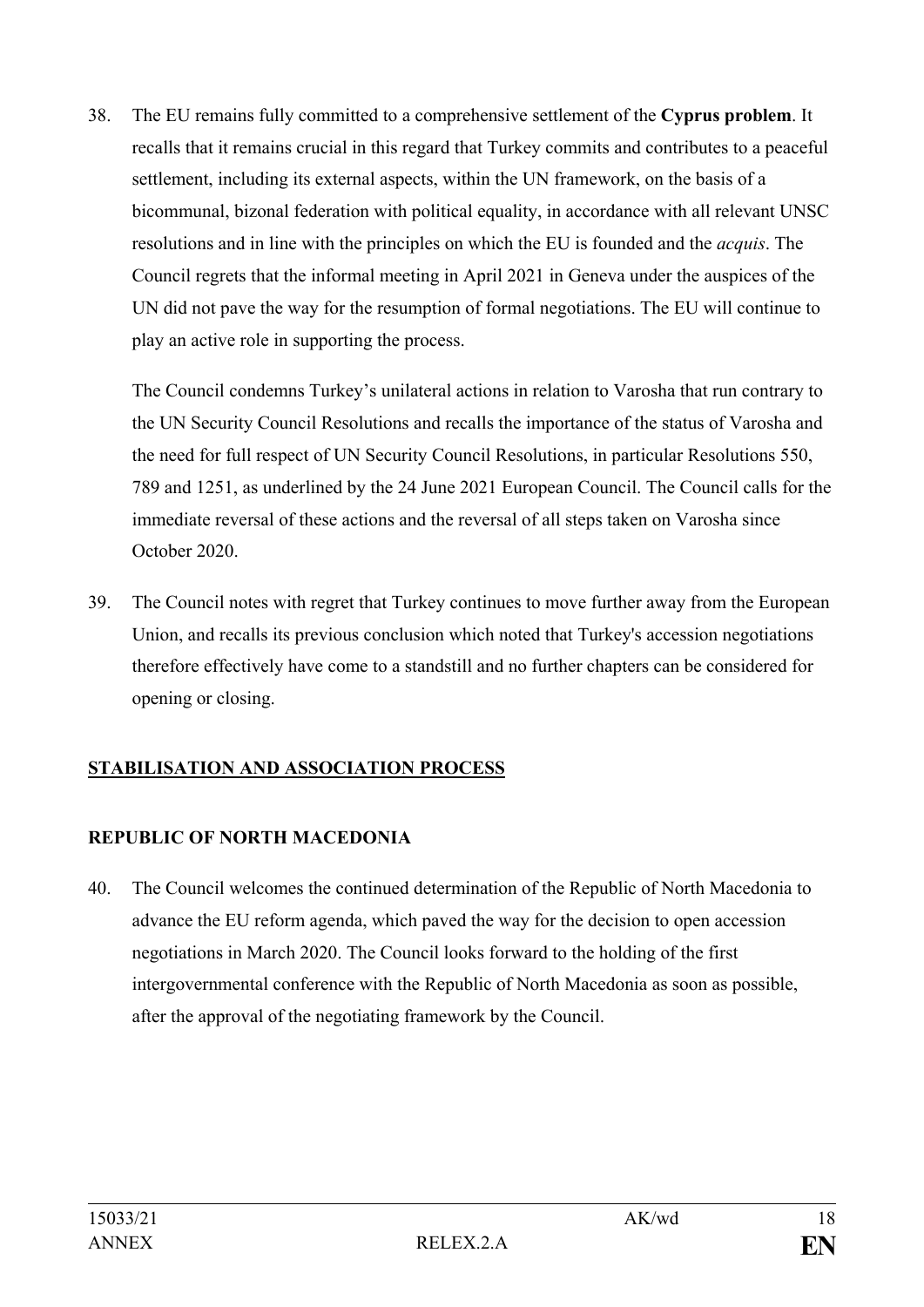- 41. The Council takes note that, according to OSCE/ODIHR, the local **elections** on 17 and 31 October 2021 were competitive and fundamental freedoms were respected. However, numerous shortcomings in the legal framework underscore the need for a comprehensive review of the electoral legislation. The Council underlines the importance for the authorities to continue to address the remaining recommendations from OSCE/ODIHR and the Venice Commission in a timely and inclusive manner.
- 42. The Council welcomes that progress was made in the field of **rule of law**, including the fight against corruption and organised crime, as well as the government's commitment to sustain and accelerate the implementation of EU related reforms. The sustainability of these structural reforms is a long-term process, which requires continuous engagement from both the government and the opposition. The Council encourages all parties to continue to deepen the current reform momentum and to improve constructive dialogue.
- 43. In the area of the **judiciary**, the Council welcomes that some progress was made in the implementation of the judicial reform strategy, thereby further addressing the recommendations from the Venice Commission and the Senior Experts' Group on systemic Rule of Law issues. The Council underlines that the focus needs to be on continued implementation of existing strategies and laws and using the tools, which are already in place, in line with EU standards. The independence, professionalism and impartiality of the judicial system need to be ensured, building on the progress already made. The Council notes the efforts to continue to fight against corruption and organised crime, including for high-level cases. The Council emphasises the need to ensure systematic implementation of the updated action plan on the judicial reform strategy and the human resources strategies for the judiciary and prosecution. The Council emphasises the importance for the concerned institutions to follow up on the recommendations of the State Commission for Prevention of Corruption, which has been particularly pro-active in preventing corruption. The Council calls on the Republic of North Macedonia to continue efforts to further strengthen freedom of expression and the safety of journalists.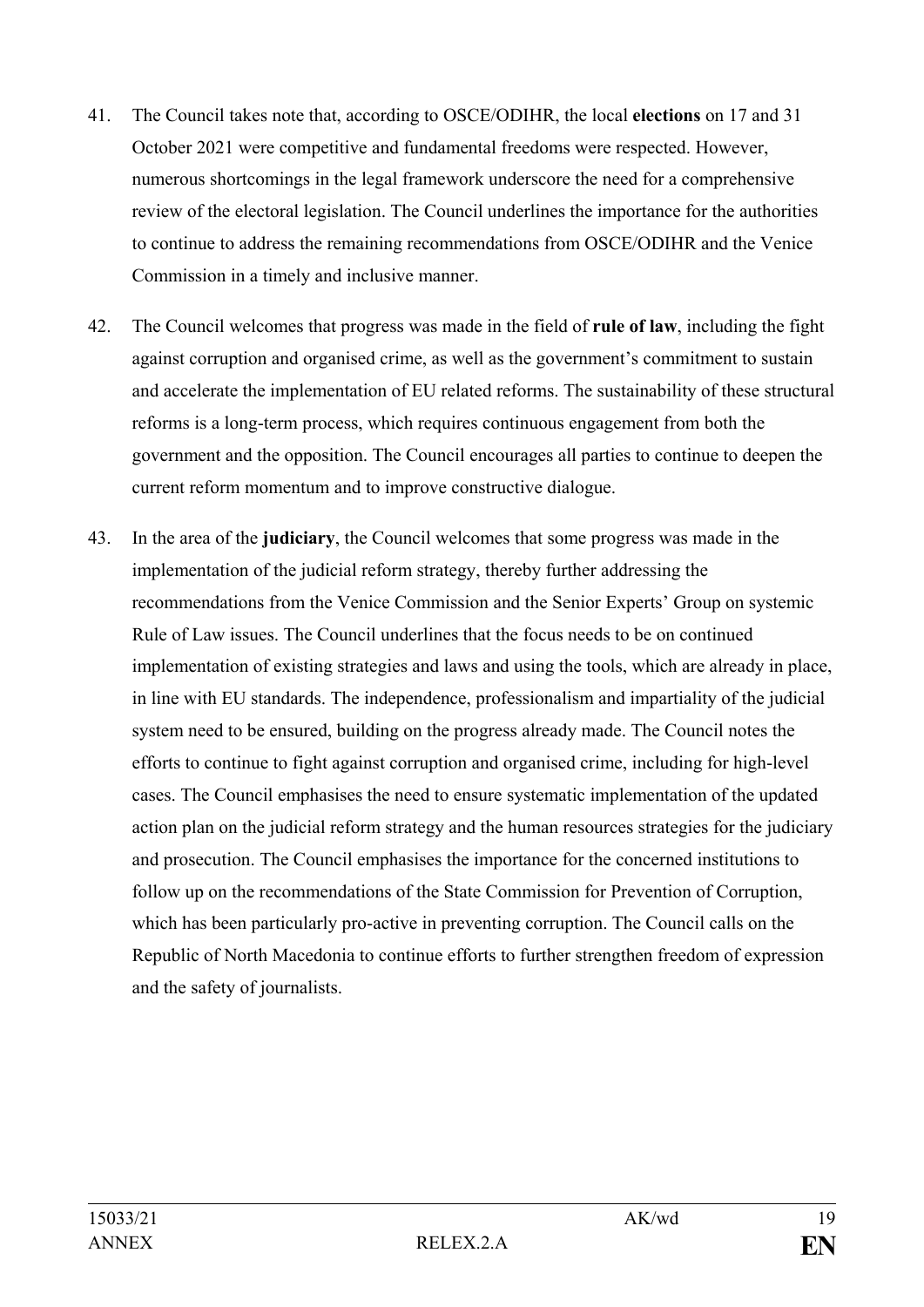- 44. The Council notes that some progress has been made in the area of the **public administration.** Ensuring respect for the principles of transparency, merit and equitable representation remains essential, including through improvements and implementation of the legislative framework.
- 45. The country has implemented a comprehensive reform of its intelligence and security services, in cooperation with NATO and strategic partners. The Council underlines that the capacity for parliamentary oversight over the intelligence services needs to be strengthened.
- 46. The Council welcomes that the Republic of North Macedonia continues to play an active and constructive role in the management of mixed **migration** flows by cooperating effectively with neighbouring countries and EU Member States.
- 47. On **economic reforms**, the Council encourages the Republic of North Macedonia to continue efforts to meet the requirements of the EU's internal market and to cope with competitive pressure and market forces within the Union. It further encourages the Republic of North Macedonia to fully implement the policy guidance set out in the Joint Conclusions of the Economic and Financial Dialogue by implementing effective and well-coordinated structural reforms.
- 48. The Council welcomes that the census enumeration was completed on 30 September 2021 and notes that the results are expected to be published in the coming months.
- 49. **Good neighbourly relations** and **regional cooperation** remain essential elements of the enlargement process, as well as of the Stabilisation and Association Process. Recalling paragraph two of the Council conclusions of March 2020, the Council recalls the importance of achieving tangible results and implementing in good faith bilateral agreements, including the Prespa Agreement with Greece and the Treaty on Good Neighbourly Relations with Bulgaria.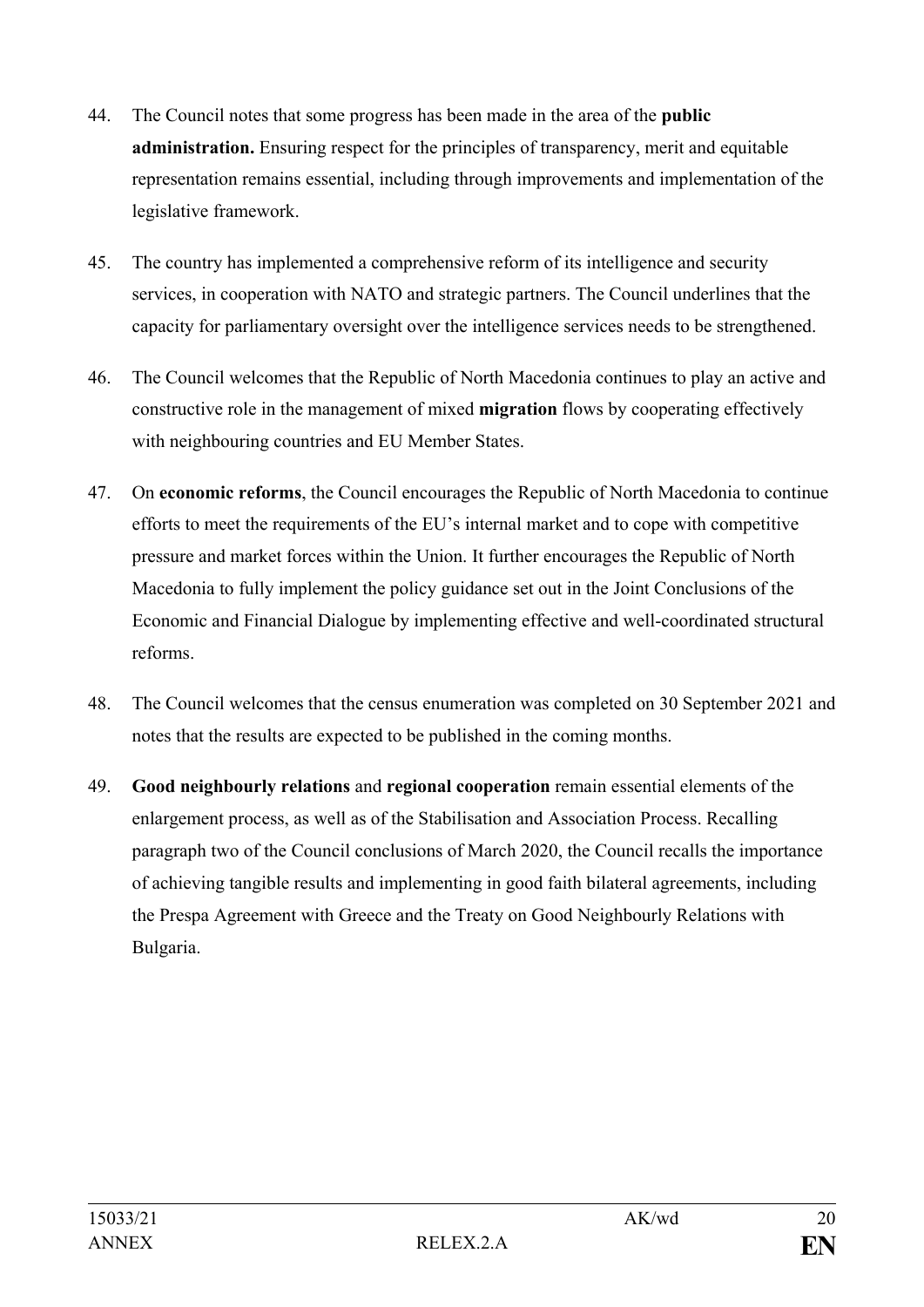50. The Council also welcomes that alignment with the **EU Common Foreign and Security Policy** increased significantly, showing a positive trend and reflecting the country's choice of strategic orientation. The Council encourages the country to continue to further improve its CFSP alignment. It also welcomes the Republic of North Macedonia's continued active participation in EU missions and operations under the Common Security and Defence Policy.

#### **ALBANIA**

- 51. The Council welcomes the continued determination of Albania to advance the EU reform agenda, which paved the way for the decision to open accession negotiations with the EU in March 2020. The Council looks forward to the holding of the first intergovernmental conference with Albania as soon as possible, after the approval of the negotiating framework by the Council.
- 52. The Council takes note that the parliamentary elections in April 2021 were generally well organized and recalls that these elections were held on the basis of the new electoral framework following a wide-ranging reform in line with OSCE/ODIHR recommendations. The Council also encourages further implementation of outstanding OSCE/ODIHR recommendations. The Council underlines that inclusive and constructive political dialogue in the country remains crucial, and in this context, the Council welcomes the return of the opposition to parliament.

The Council welcomes Albania's good progress in the area of **rule of law**, specifically by implementing the comprehensive justice reform, which has advanced steadily, and by strengthening the fight against corruption and organised crime. The newly established specialised structures against organised crime and corruption have already shown first positive results. Efforts towards the establishment of a solid track record need to continue, including on high-level corruption and organised crime through proactive investigations and final verdicts, and through the further implementation of the action plan to address the Financial Action Task Force recommendations, as must good cooperation with relevant authorities of the Member States.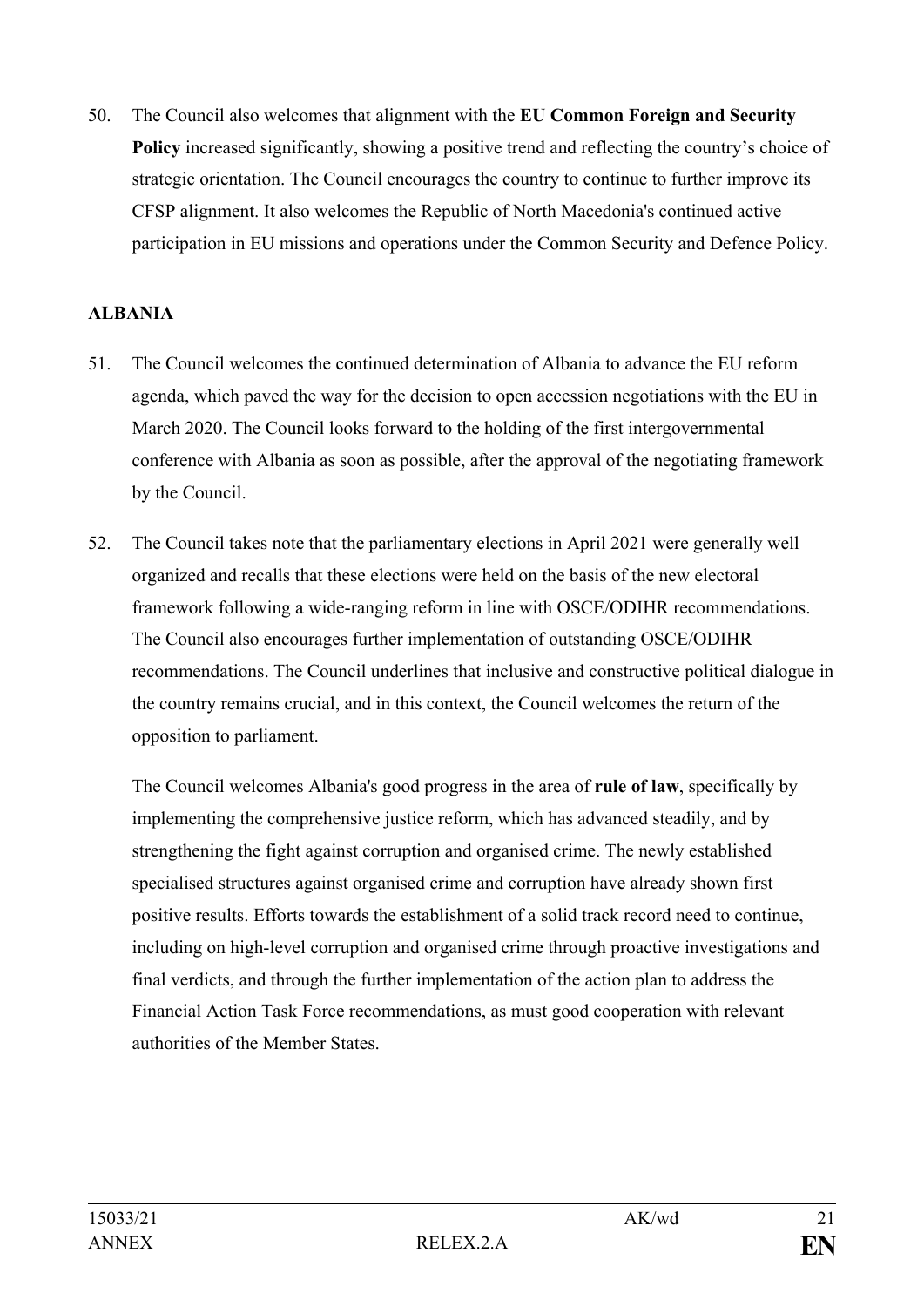The Council welcomes that the vetting has advanced steadily and produced tangible results, and encourages the Albanian authorities to pursue all efforts to allow the process to be successfully finalised. The Council welcomes that the High Court has resumed functioning having regained a sufficient quorum to progress in the adjudication of cases, while further appointments should continue in order to fill all remaining vacancies. The Council also welcomes that the Constitutional Court regained full functionality through additional appointments.

On fundamental rights, the Council takes positive note of the ongoing efforts to implement a comprehensive land sector reform and to consolidate property rights and calls on the authorities to continue to pursue such efforts, in a transparent manner by holding consultations with all relevant stakeholders, including by addressing cases of falsification of documents and swiftly advancing the process for registration and compensation. The Council welcomes the adoption of the Population Census Law and looks forward to its smooth conduct in full transparency and in line with international standards. The Council also welcomes the adoption of the secondary legislation related to the 2017 Framework Law on the protection of national minorities and urges Albania to swiftly adopt and implement the remaining by-laws in line with European standards and with the involvement of all relevant stakeholders.

Furthermore, the Council calls on Albania to resume efforts to make tangible progress on freedom of expression and the safety of journalists. The Council reiterates the importance of ensuring that amendments to the media law are in line with the Venice Commission recommendations and international standards, should the law be further considered by parliament. The Council also welcomes the tangible progress achieved in the public administration reform, and encourages Albania to continue with determination its efforts in this area. Coordination within the **public administration** needs improvement particularly for integrating the policy planning and budgeting processes, and for EU integration matters. The setting-up of new agencies needs to be an inclusive progress with involvement of civil society organisations and has to be conducive to checks and balances and to efficiency.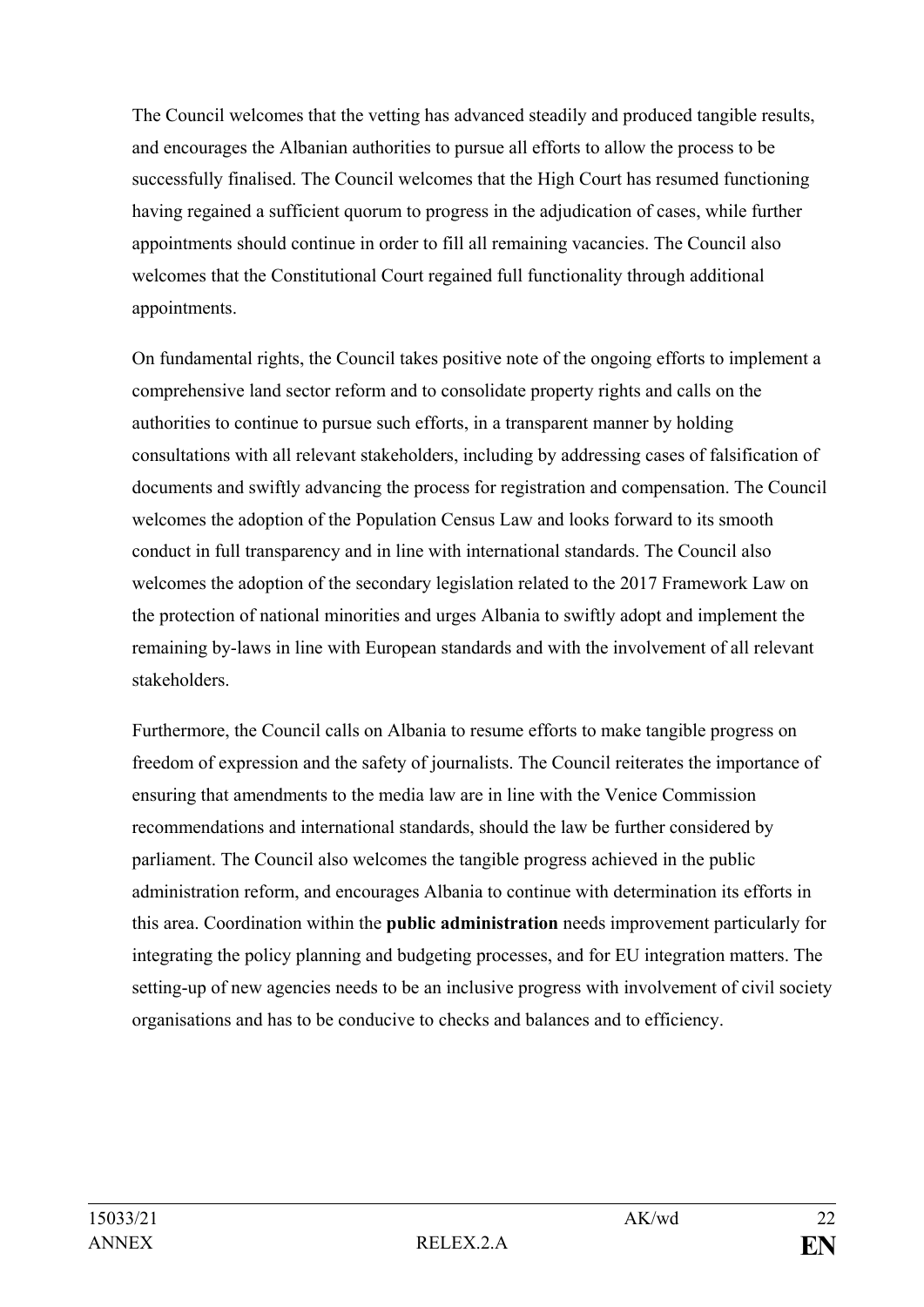- 53. When it comes to **migration**, Albania is the first country in the Western Balkans where the European Border and Coast Guards Status Agreement entered into force. The first ever joint operation outside of the EU with Frontex has proved successful. The total number of unfounded asylum applications lodged by Albanian nationals in the EU has decreased significantly, but needs to be closely monitored and requires continued and sustained efforts by the Albanian authorities.
- 54. On **economic reforms**, the Council takes note that prior to the November 2019 earthquake and the external shock in 2020 caused by COVID-19 pandemic, unemployment continued to decrease to record lows, exports grew, and the public debt-to-GDP ratio continued to decline albeit it remains at a high level. The Council encourages Albania to fully implement the policy guidance set out in the Joint Conclusions of the Economic and Financial Dialogue, by gradually reducing the general government debt ratio, by improving fiscal governance and transparency as well as by implementing effective and well-coordinated structural reforms.
- 55. The Council welcomes Albania's continued constructive engagement in **regional cooperation**. The Council also welcomes that Albania continued dialogue to ensure **good neighbourly relations**, which remain essential.
- 56. The Council strongly commends Albania's continued cooperation and full alignment with the **EU Common Foreign and Security Policy** and the fact that this record has been consistent over time. It also welcomes Albania's continued active participation in EU missions and operations under the Common Security and Defence Policy.

### **BOSNIA AND HERZEGOVINA**

57. The Council deeply regrets the prolonged political crisis in the country, which has held back further progress on reforms in 2021, and condemns the blockage of the State institutions. The Council urges all political leaders to refrain from and renounce provocative and divisive rhetoric and action, including questioning the sovereignty, unity and territorial integrity of the country.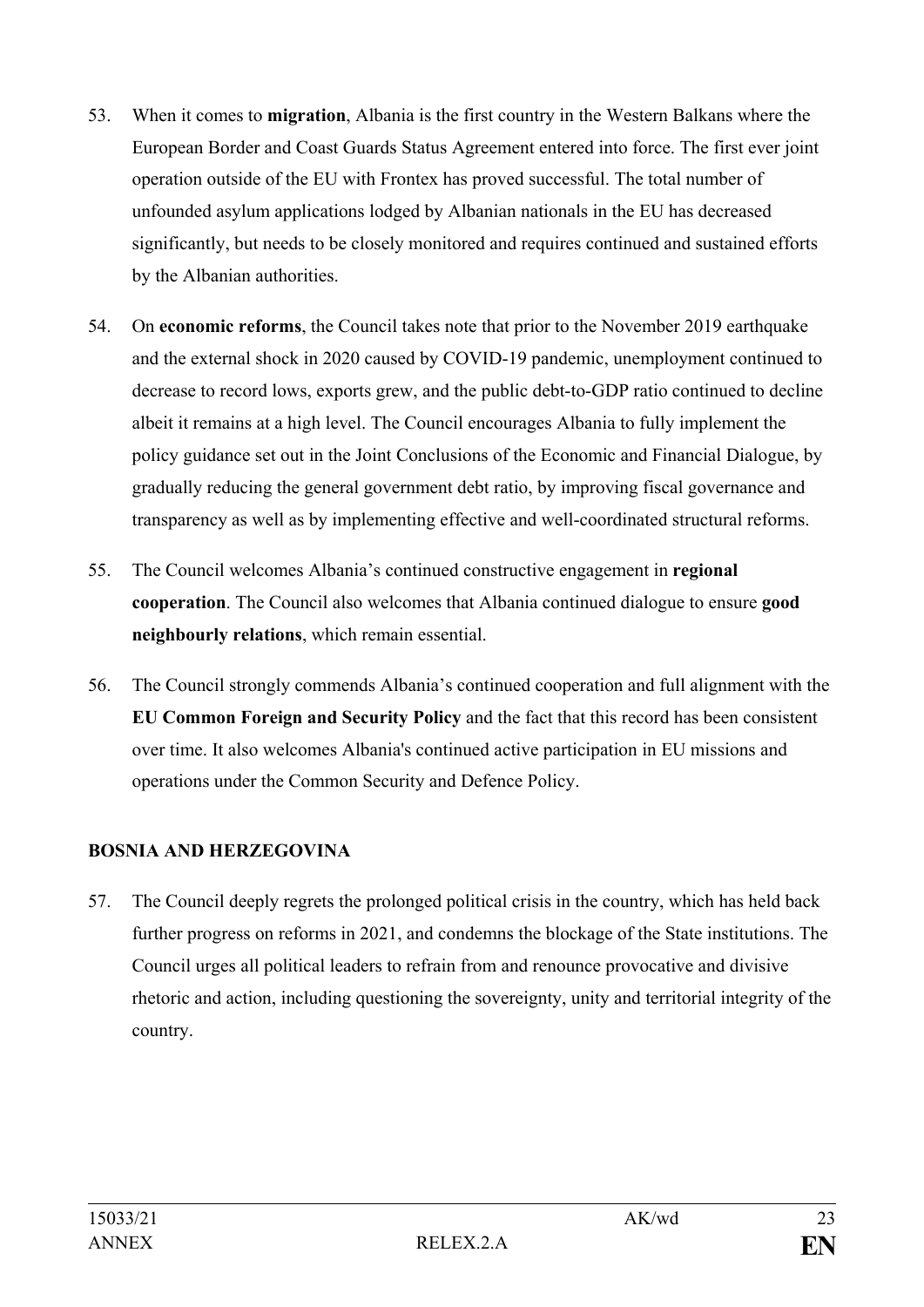Rhetoric and initiatives aimed at rolling back reforms and withdrawing from State institutions are unacceptable and endanger the country's alignment with the EU *acquis* and the political commitment to EU integration. All political leaders need to engage in dialogue to overcome the stalemate as a matter of priority.

The Council takes note of the very limited progress in reforms, and acknowledges the steps taken, including the holding of local elections in Mostar in December 2020, for the first time since 2008, and of the Stabilisation and Association Parliamentary Committee, as well as the adoption by all levels of government of the Action Plan on Public Administration Reform and strategies on public financial management.

- 58. The Council urges the political leaders of Bosnia and Herzegovina to put their joint efforts to fulfilling all **14 key priorities** identified in the Commission's Opinion on Bosnia and Herzegovina's application for EU membership as endorsed by the Council in 2019, and in line with the interest of all citizens to advance towards the European Union. The Council expresses its appreciation and reaffirms its support to the efforts of the EU Special Representative in this regard. Only by delivering on reforms will Bosnia and Herzegovina advance towards the EU.
- 59. With reference to the institutional mechanisms, which were set by the Dayton Peace Agreement, Bosnia and Herzegovina needs to undertake further constitutional and electoral reforms to ensure equality and non-discrimination of all citizens, notably by implementing the Sejdić-Finci case law of the European Court of Human Rights (ECtHR). The Council underlines that no legislative or political step should be taken which would make the implementation of the Sejdić-Finci ruling and related ECtHR rulings more challenging or would further deepen divisions. The Council reiterates its call for an inclusive process of limited constitutional and electoral reforms, through genuine dialogue and in line with European standards to eliminate all forms of inequality and discrimination in the electoral process. The Council underlines that a number of Constitutional court decisions have yet to be fully enforced. In this context, the Council calls for the Inter-Agency Working Group to swiftly resume its work and present its proposals on reforms ahead of the vote to improve the electoral framework.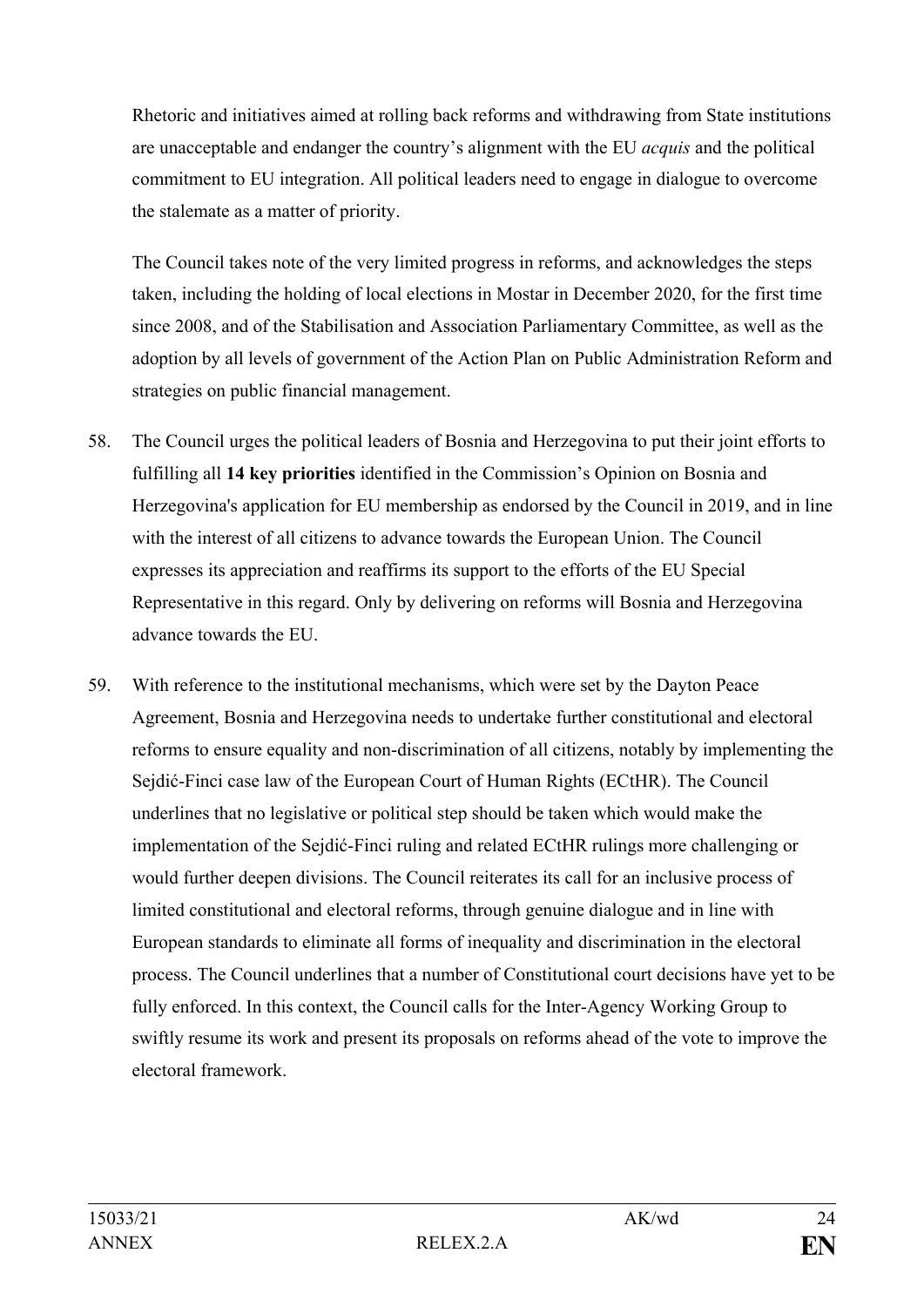60. The Council further encourages Bosnia and Herzegovina to address the reforms aiming to improve the country's legislative and institutional framework to comply with the requirements of EU membership.

The Council expects Bosnia and Herzegovina to undertake essential steps in **public administration reform** by ensuring a professional and depoliticised civil service and a coordinated countrywide approach to policy making.

The Council underlines the importance of the prevention of and **fight against corruption and organised crime** and regrets that no progress was made in addressing the Opinion key priorities and the findings of the Expert Report on Rule of Law issues. The Council underlines the need for the authorities to work towards strengthening the **rule of law**. To this aim, the Council urges Bosnia and Herzegovina to swiftly adopt amendments to the Law on the High Judicial and Prosecutorial Council to introduce integrity measures in the judiciary. The Council also recalls the need for Bosnia and Herzegovina to urgently align its legislation on public procurement and on conflict of interest with European standards.

- 61. The Council regrets the lack of progress on **freedom of expression** and the safety of journalists, and calls on Bosnia and Herzegovina to intensify efforts on human rights, gender equality and non-discrimination.
- 62. The Council welcomes the positive steps taken to improve **migration** management and coordination, and underlines that such efforts need to be continued and reinforced. Bosnia and Herzegovina needs to provide sufficient and adequate shelter to all persons in need across the entire country. The authorities need to adopt a strategy, and a dedicated budget, and ensure effective coordination, at all levels, of border management and migration management capacities, as well as the functioning of the asylum system, in order to successfully tackle migration challenges.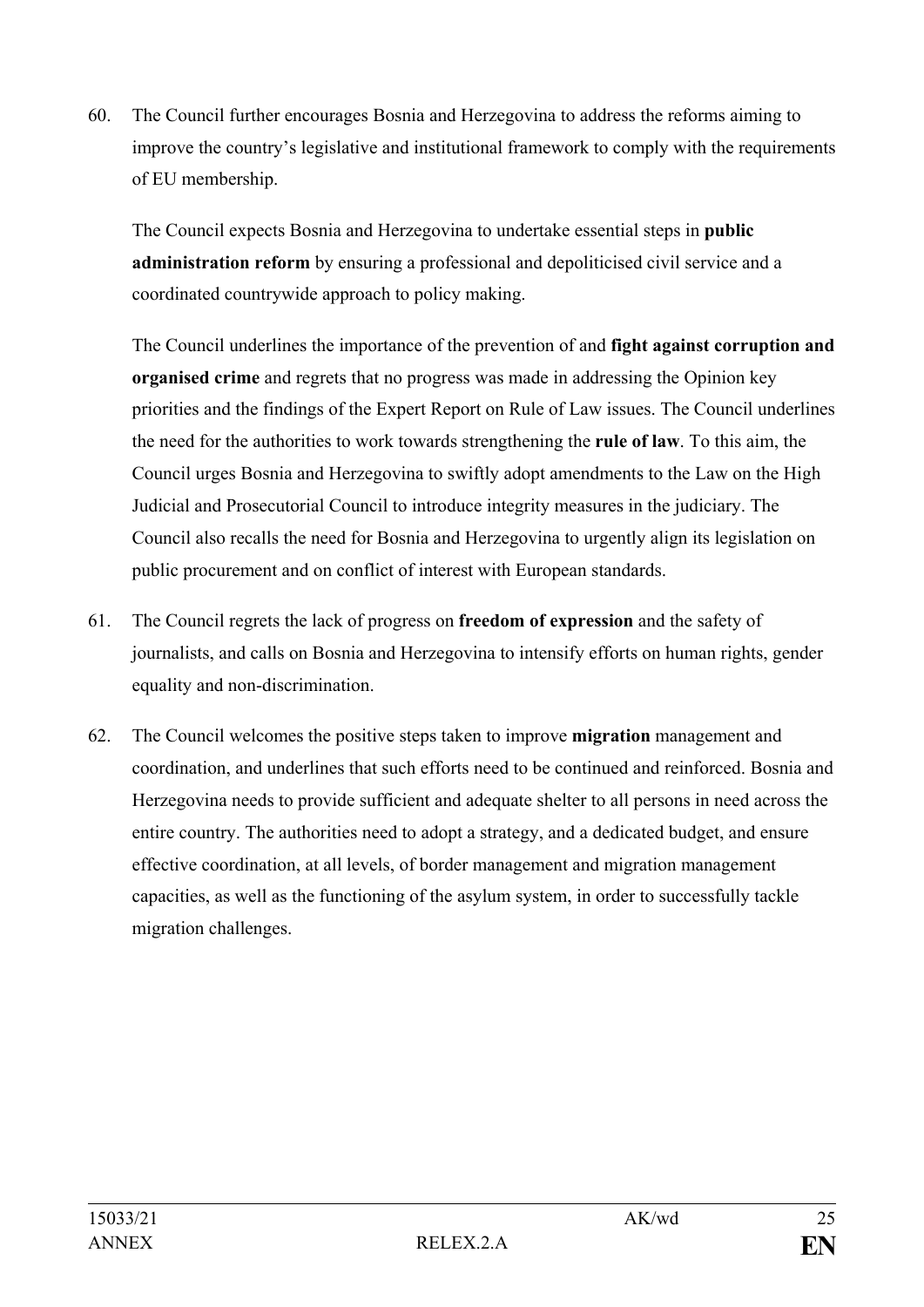- 63. On **economic reforms**, the Council takes note that the country has made limited progress towards establishing a functioning market economy and in terms of its capacity to cope with the competitive pressure and market forces in the EU. The Council encourages Bosnia and Herzegovina to fully implement the policy guidance set out in the Joint Conclusions of the Economic and Financial Dialogue, by improving analytical, planning and coordination capacities to strengthen country-wide macroeconomic policy formulation and implementation of effective and well-coordinated structural reforms that would mitigate the effects of a fragmented internal market and facilitate investments. The Council recalls the need to ensure compliance with the Stabilisation and Association Agreement (SAA), and the regular meeting of SA bodies.
- 64. The Council further reiterates its unequivocal commitment to Bosnia and Herzegovina's EU perspective as a single, united and sovereign country. Following the 25th anniversaries of the Srebrenica genocide and of the Dayton/Paris Peace Agreements last year, the Council encourages all political actors in Bosnia and Herzegovina to overcome divisive rhetoric rooted in the past, to end the glorification of convicted war criminals as well as to actively promote reconciliation.
- 65. The Council encourages Bosnia and Herzegovina to further actively engage in building **regional cooperation** and **good neighbourly relations**.
- 66. The Council regrets the sharp decline in Bosnia and Herzegovina's alignment with the **EU Common Foreign and Security Policy** and urges the country to reverse this negative trend as a matter of priority. On the other hand it welcomes Bosnia and Herzegovina's continued active participation in EU missions and operations under the Common Security and Defence Policy. The Council also welcomes the extension of the mandate of the EUFOR Althea, which continues to support the authorities in Bosnia and Herzegovina in maintaining a safe and secure environment for all citizens. The Council expresses its support to the role and the mandate of the High Representative and his Office towards fulfilling the 5+2 agenda.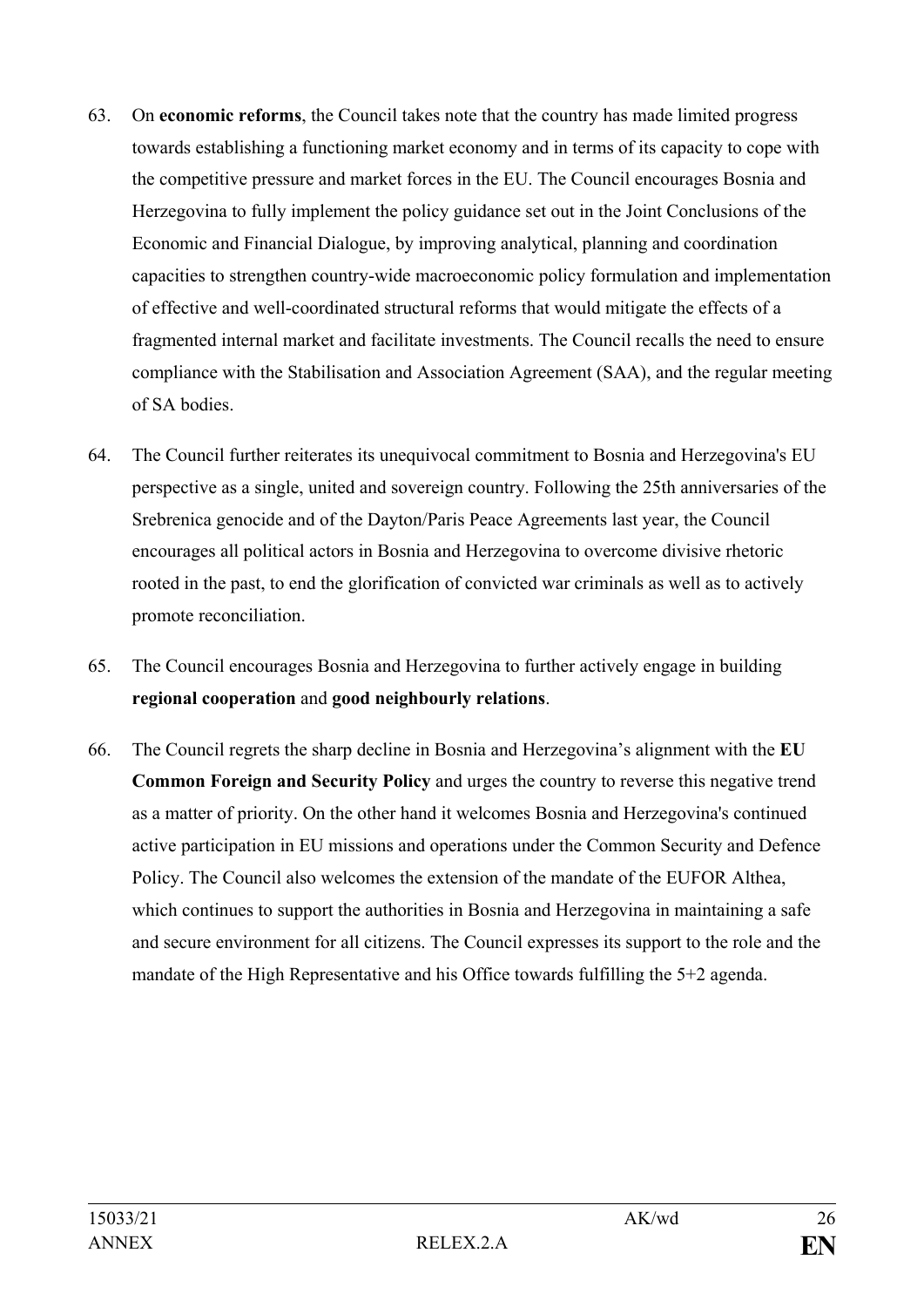#### **KOSOVO**

- 67. The Council welcomes that the new government, elected in March 2021, has confirmed Kosovo's strategic commitment to its European path and related reforms. The Council reiterates the importance of the continued implementation of the **Stabilisation and Association Agreement (SAA)** between the EU and Kosovo and welcomes the launch of the second phase of its **European Reform Agenda (ERA)**. The Council calls for its implementation and underlines the urgent need for Kosovo to accelerate reform processes, in line with European standards and in view of delivering for the benefit of Kosovo citizens, given the limited progress made so far.
- 68. The Council welcomes that the early legislative **elections** of 14 February 2021 and the local elections of 17 October and 14 November were well-administered and transparent. They were also competitive, except in Kosovo Serb areas. The Council expects recurrent election process shortcomings to be addressed and related EU Election Observation Mission recommendations to be implemented with a greater sense of urgency.
- 69. The Council welcomes steps undertaken by the government in putting forward a reform agenda concerning the fight against corruption. It calls on Kosovo to intensify its efforts to improve the **rule of law**, and to continue to step up the fight against corruption, to step up the fight against organised crime and to pursue public administration reform, building on Kosovo's achievements to date and in line with European and international standards. The Council calls on the authorities to advance on implementation of existing legislation, to adopt a comprehensive approach to deliver on justice and anti-corruption reforms, in line with European standards, and to continue to make progress on its track record in the fight against high-level corruption and organised crime.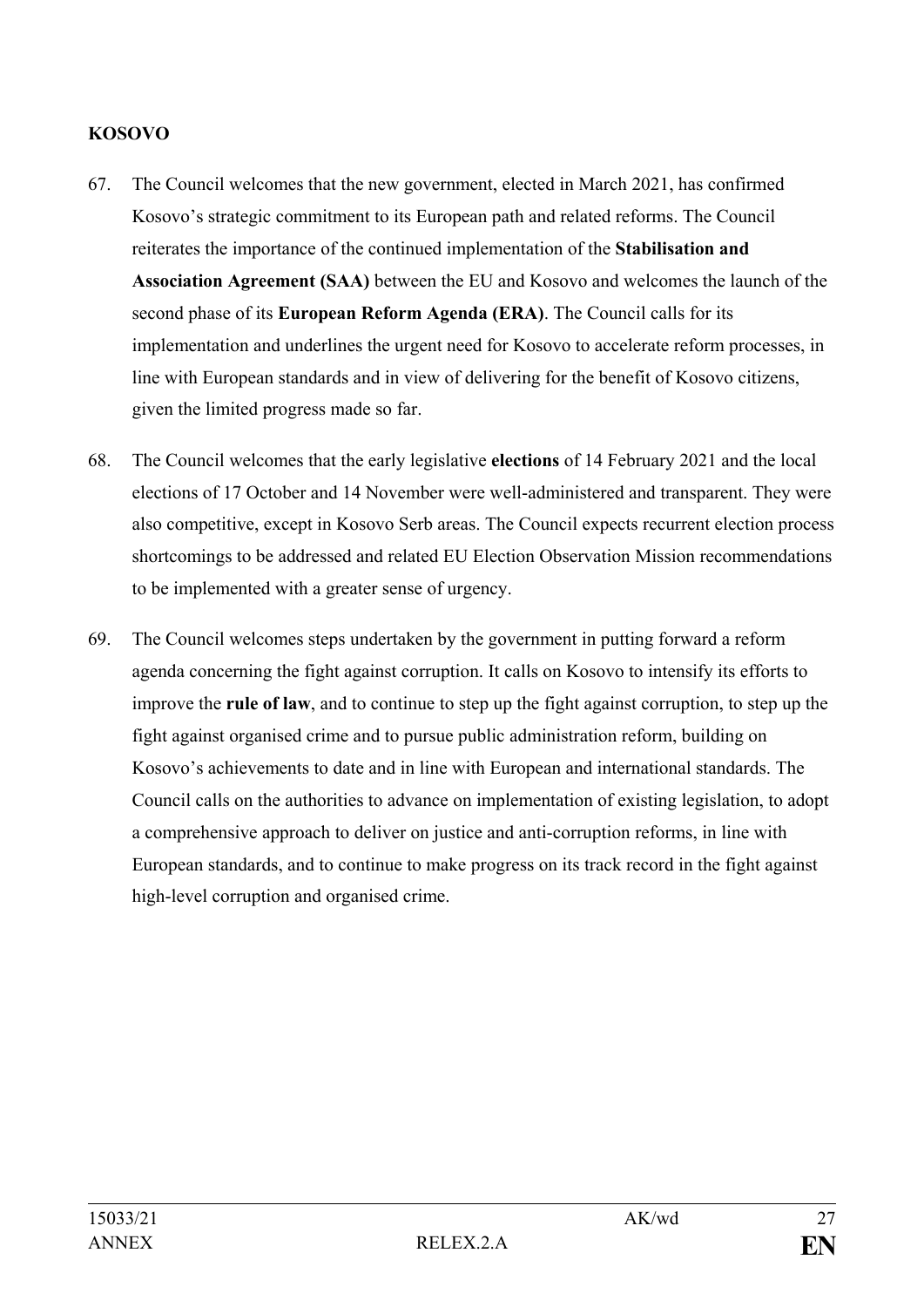- 70. The Council underlines the need for continued commitment by Kosovo to the Specialist Chambers, as an important demonstration of its commitment to the rule of law and ending impunity. The existing legal framework enables the proper investigation and prosecution of all alleged war crimes. In this respect, the Council appreciates the work of the Specialist Chambers that has led to the first trials taking place this year in The Hague.
- 71. The Council welcomes the extension of the **EULEX** mandate, mutually agreed in June 2021, The Council underlines the need for Kosovo to continue to cooperate closely and effectively with EULEX. It also invites Kosovo to continue cooperation with relevant international actors.
- 72. The Council encourages Kosovo to make additional efforts to fully implement the legal framework on fundamental rights, in line with European standards, as well as to improve coordination and oversight. More needs to be done notably to ensure the full protection of cultural and religious heritage, the protection of the rights of persons belonging to nonmajority communities, including Roma and Ashkali, and displaced persons, as well as gender equality in practice. The existing human rights mechanisms need to be further strengthened.
- 73. The Council calls on Kosovo to foster effective implementation of **public administration** and public finance management **reforms**, notably by adopting a new PAR strategy 2021-2026 and civil service amendments, in view of a more accountable and citizen-oriented public administration.
- 74. On **economic reforms**, the Council recalls long-standing structural problems, such as the lack of economic diversification, the dependence on external financial flows, a widespread informal economy and low activity and employment levels. The Council welcomes the government's commitment to address these challenges and encourages Kosovo to fully implement the policy guidance set out in the Joint Conclusions of the Economic and Financial Dialogue, by improving fiscal governance as well as by implementing effective and wellcoordinated structural reforms.